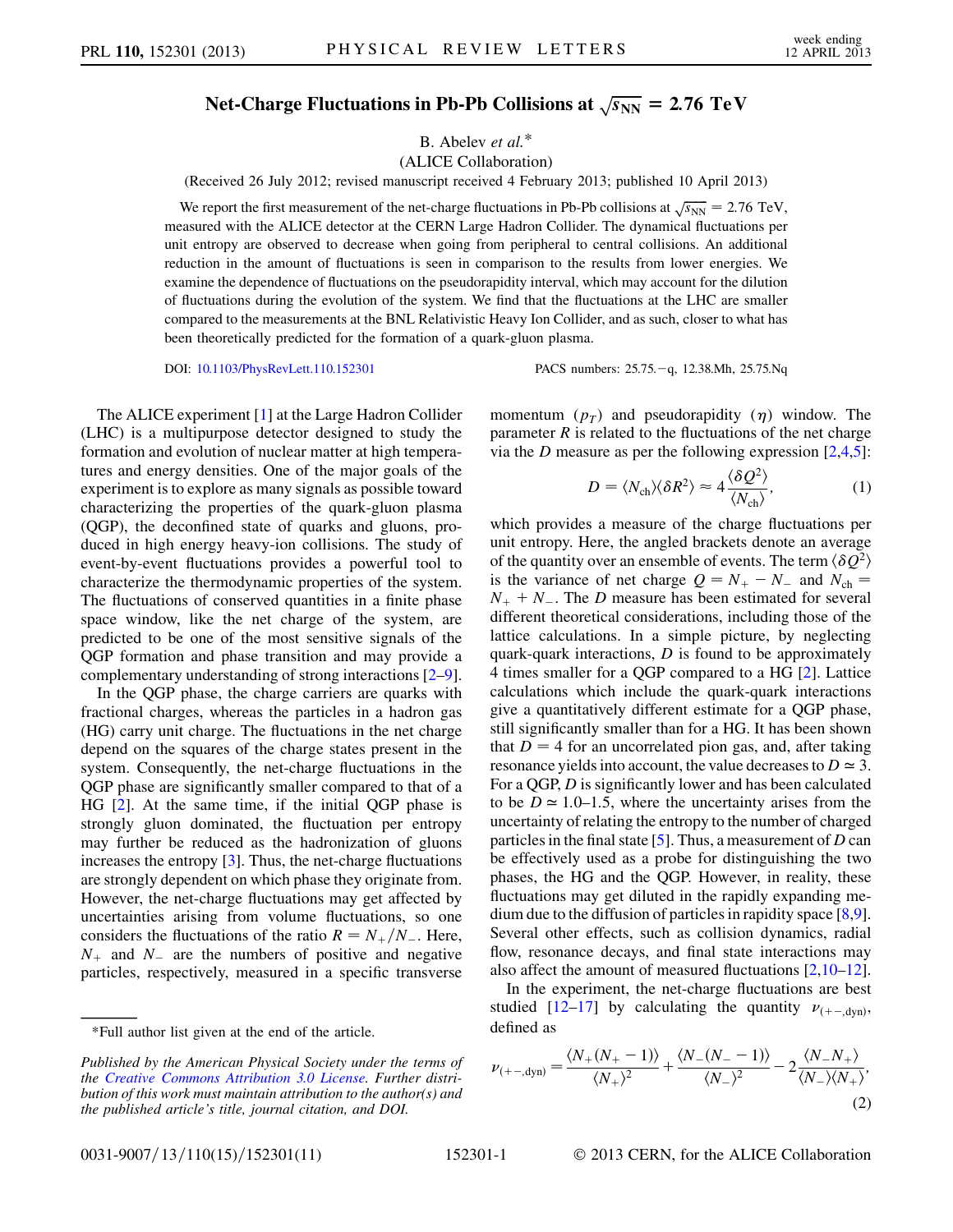which is a measure of the relative correlation strength of particle pairs. A negative value of  $\nu_{(+-,dyn)}$  signifies the dominant contribution from correlations between pairs of opposite charges. On the other hand, a positive value indicates the significance of the same charge pair correlations. The  $\nu_{(+-,dyn)}$  has been found to be robust against random efficiency losses  $[17–19]$  $[17–19]$  $[17–19]$ . The *D* measure and  $\nu_{(+-,\text{dyn})}$  are related to each other by [[5](#page-4-5)]

$$
\langle N_{\rm ch} \rangle \nu_{(+-, \rm dyn)} \approx D - 4. \tag{3}
$$

The values of  $\nu_{(+-,dyn)}$  need to be corrected for global charge conservation  $[17]$ . The predictions for the D measure are based on the assumption of vanishing net charge in the system. However, in a realistic situation, the system under consideration has a small but finite net charge. A correction due to the finite net-charge effect also needs to be applied [\[4\]](#page-4-4).

In this Letter, we report the first measurements of netcharge fluctuations by calculating  $\nu_{(+,-,dyn)}$  and the D measure, as a function of collision centrality in Pb-Pb collisions sure, as a function of collision centrality in Pb-Pb collisions<br>at  $\sqrt{s_{NN}}$  = 2.76 TeV at the LHC with the ALICE detector. We also make a comparison of the experimental results to the theoretical predictions.

Details of the ALICE experiment and its detectors can be found in [[1\]](#page-4-0). For this analysis, we have used the time projection chamber (TPC) [[20](#page-5-3)] to reconstruct charged particle tracks. The detector provides a uniform acceptance with an almost constant tracking efficiency of about 80% in the analyzed phase space  $(|\eta| < 0.8$  and 0.2 GeV/c  $<$  $p_T < 5$  GeV/c). The interaction vertex was measured using the silicon pixel detector (SPD), the innermost detector of the inner tracking system. In the analysis, we have considered events with a vertex  $|v_z|$  < 10 cm to ensure a uniform acceptance in the central pseudorapidity region. The minimum bias trigger consisted of a coincidence of at least one hit on each of the two VZERO scintillator detectors, positioned on both sides of the interaction point, while at the startup of the data taking period an additional requirement of having a coincidence with a signal from the SPD was also introduced. The background events coming from parasitic beam interactions are removed by a standard offline event selection procedure, which requires the VZERO timing information and hits in the SPD.

We present the results as a function of centrality that reflects the collision geometry. The collision centrality is determined by cuts on the VZERO multiplicity [\[21\]](#page-5-4). A study based on Glauber model fits [[22](#page-5-5)–[24\]](#page-5-6) to the multiplicity distribution in the region corresponding to 90% of the most central collisions, where the vertex reconstruction is fully efficient, facilitates the determination of the cross section percentile and the number of participants. The resolution in centrality is found to be  $\leq 0.5\%$  rms for the most central  $(0\%-5\%)$  collisions, increasing toward 2\% rms for peripheral (70%–80%) collisions [[21](#page-5-4)].

We require tracks in the TPC to have at least 80 reconstructed space points with a  $\chi^2$  per TPC cluster of the momentum fit less than 4. We reject tracks with a distance of closest approach (DCA) to the vertex larger than 3 cm both in the transverse plane and in the longitudinal direction. We have performed an alternative analysis with tracks reconstructed using the combined tracking of the inner tracking system and the TPC. In this case, the DCA cuts were 0.3 cm in the transverse plane as well as in the longitudinal direction. The results obtained with both tracking approaches are in agreement.

The data analysis has been performed for Pb-Pb colli-The data analysis has been performed for Pb-Pb collisions at  $\sqrt{s_{NN}}$  = 2.76 TeV and pp collisions at the same center-of-mass energy. An identical analysis procedure has been followed for both the data sets. We calculate the  $\nu_{(+-,\text{dyn})}$  from the experimental measurements of positive and negative charged particles counted in  $\Delta \eta$  windows, defined around midrapidity (for example,  $\Delta \eta = 1$  corresponds to  $-0.5 \le \eta \le 0.5$ , and in the  $p_T$  range from 0.2 to 5.0 GeV/ $c$ . Consistency checks had been performed for another  $p_T$  window, viz. 0.3 GeV/ $c < p_T < 1.5$  GeV/ $c$ . The differences in the fluctuation results are small and included in the systematic errors. In Fig. [1,](#page-1-0) we present the  $\nu_{(+-,\text{dyn})}$  as a function of centrality, expressed in terms of the number of participating nucleons. Moving from left to right along the x axis of the figure corresponds to moving from peripheral to central collisions. The results are presented for  $\Delta \eta = 1$  and 1.6, for both Pb-Pb and pp collisions. In all cases, the magnitude of  $\nu_{(+-,\text{dyn})}$  is observed to be negative, indicating the dominance of the correlation term in Eq. [\(2\)](#page-0-0). The absolute values of  $\nu_{(+-,\text{dyn})}$  for pp

<span id="page-1-0"></span>

FIG. 1 (color online). Dynamical net-charge fluctuations  $\nu_{(+-,\text{dyn})}$  and their corrected values  $\nu_{(+-,\text{dyn})}^{\text{corr}}$  for charged parti $v_{(+-,dyn)}$  and then corrected values  $v_{(+-,dyn)}$  for enarged particles produced in Pb-Pb collisions at  $\sqrt{s_{NN}} = 2.76$  TeV as a function of centrality, expressed as the number of participating nucleons. The  $\nu_{(+-,\text{dyn})}^{\text{corr}}$  points are shifted along the x axis for better representation. Superimposed are the results for  $p p$  collibetter representation. Superimposed are the results for *p p* collisions at  $\sqrt{s} = 2.76$  TeV. The statistical (bar) and systematic (box) errors are plotted.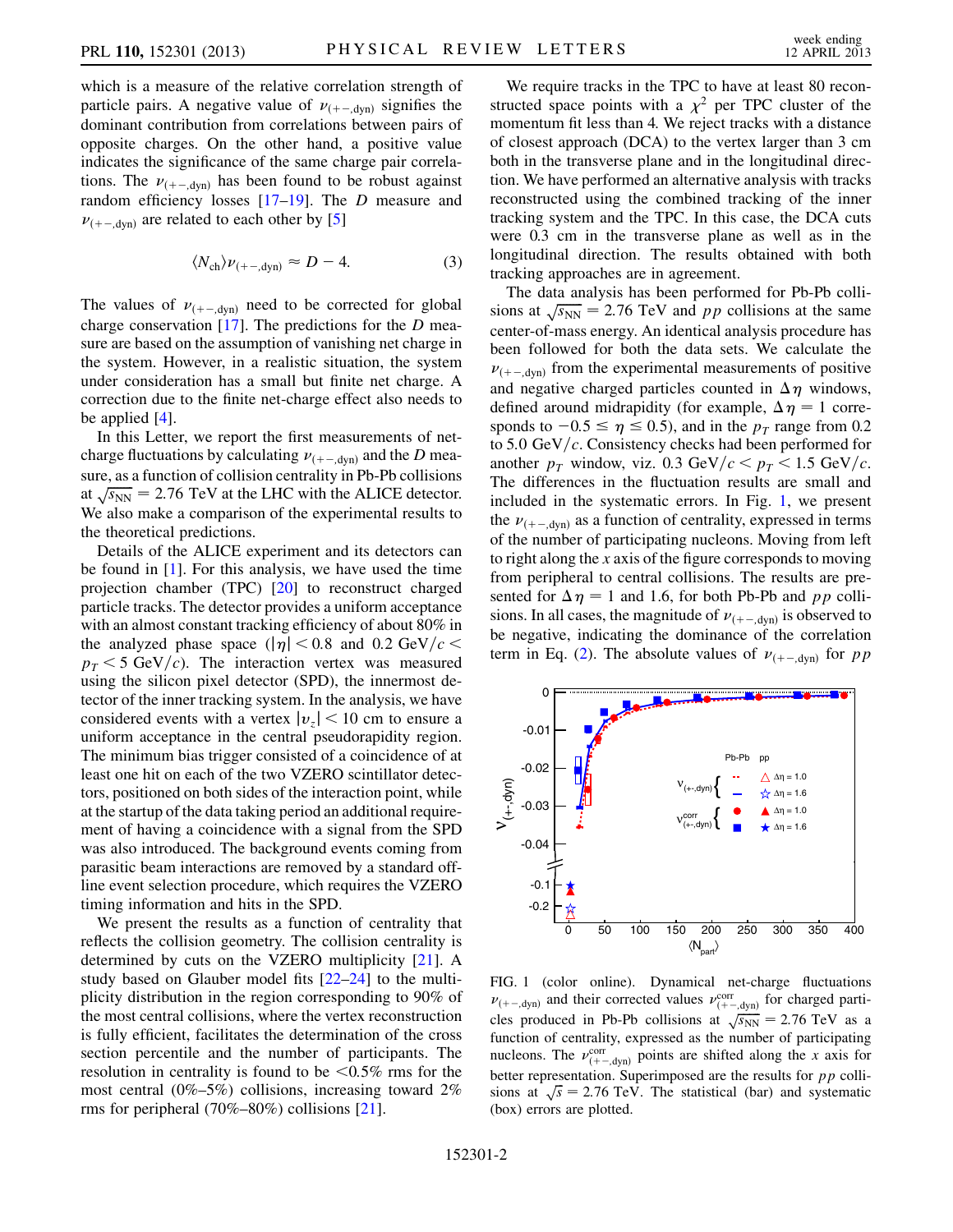collisions are larger compared to those measured for Pb-Pb collisions. When going from peripheral to central events, the absolute values of  $\nu_{(+-,dyn)}$  are seen to decrease monotonically.

The values of  $\nu_{(+-,\text{dyn})}$  have to be corrected for global charge conservation and finite acceptance [[17\]](#page-5-1). If all charges were accepted, the global charge conservation would lead to vanishing fluctuations. This will yield the minimum value of  $\nu_{(+-,\text{dyn})}$  to be  $-4/\langle N_{\text{total}}\rangle$ , where  $\langle N_{\text{total}} \rangle$  is the average total number of charged particles produced over a full phase space. The corrected  $\nu_{(+-,dyn)}$  is

$$
\nu_{(+-,dyn)}^{corr} = \nu_{(+-,dyn)} + \frac{4}{\langle N_{total} \rangle}.\tag{4}
$$

The values of  $\langle N_{\text{total}} \rangle$  for Pb-Pb collisions have been estimated from the experimental data  $[25]$ , whereas, for pp collisions, it is taken from the PYTHIA [\[26\]](#page-5-8) event generator. As a reference,  $\langle N_{ch} \rangle$  for  $\Delta \eta = 1$  and  $\langle N_{total} \rangle$  values are  $1637 \pm 61$  and  $17165 \pm 772$  for the most central (0%–5%) Pb-Pb collisions and  $4.8 \pm 0.2$  and 36.0 for pp collisions. These are systematic errors; the statistical errors are negligible. The corrected values  $v_{(+-,dyn)}^{\text{corr}}$  are plotted in Fig. [1](#page-1-0) as a function of the number of participating nucleons for Pb-Pb and  $pp$  collisions. The absolute values of  $\nu_{(+-,dyn)}^{\text{corr}}$  are smaller compared to  $\nu_{(+-,dyn)}$  in all cases. The differences are more apparent for  $pp$  and peripheral Pb-Pb collisions than for central collisions.

Taking the above corrections into account, we obtain

$$
D' = \langle N_{\rm ch} \rangle \nu_{(+-,\,\mathrm{dyn})}^{\rm corr} + 4. \tag{5}
$$

Alternatively, corrections to the  $D$  measure may also be obtained using [\[4\]](#page-4-4)

$$
D'' = (\langle N_{\rm ch} \rangle \nu_{(+-,\rm dyn)} + 4)/(C_{\mu} C_{\eta}), \tag{6}
$$

where  $C_{\mu}$  ( $=\frac{\langle N_{+}\rangle^2}{\langle N_{-}\rangle^2}$  $\frac{(N+1)^2}{(N-1)^2}$  corrects for the effects of the finite net charge and  $C_{\eta}$  (= 1 -  $\frac{\langle N_{\text{ch}} \rangle}{\langle N_{\text{total}} \rangle}$ ) accounts for finite bin size in rapidity as well as global charge conservation. The differences in the two corrected values  $D'$  and  $D''$  are within 4%–9%, depending on  $\Delta \eta$ . Subsequently, the mean values of  $D'$  and  $D''$  are plotted in the figures as D, and the differences of those have been included as systematic errors.

The systematic uncertainties have additional contributions from the following sources: (a) uncertainty in the determination of the interaction vertex, (b) different magnetic field polarities, (c) contamination from secondary tracks (DCA cuts), (d) centrality definition using different detectors, (e) selection criteria at the track level, (f) different tracking scenarios, and (g) two different  $p_T$ windows. The total systematic error on  $\nu_{(+-,\text{dyn})}^{\text{corr}}$  amounts to 6%–10% in going from peripheral to central collisions. The error on the product of the number of charged particles and  $\nu_{(+-,{\rm dyn})}^{\rm corr}$  remains within 7%–13% at all centralities. The systematic and statistical uncertainties in all the figures are represented by boxes and error bars, respectively. The statistical errors are small and within the sizes of the symbols in most cases.

Figure [2](#page-2-0) presents the values of  $\langle N_{ch} \rangle \nu_{(+-, dyn)}^{\text{corr}}$  and D in the left and right axes, respectively, as a function of the number of participating nucleons. The  $\langle N_{ch} \rangle$  values have been measured for different centralities and  $\Delta \eta$  windows and corrected for detector inefficiencies [\[21\]](#page-5-4). Both the results from the Pb-Pb and pp analyses are shown. The shaded bands in the figure indicate the predictions for a HG and a QGP. The results from the HIJING event generator [\[27\]](#page-5-9) at  $\Delta \eta = 1$  and 1.6 are observed to be close to the HG line and at the same time independent of centrality. The  $p p$ results agree well with the HG prediction. The experimental results for Pb-Pb for both the  $\Delta \eta$  windows are observed to be below the HG predictions and above those of the QGP. The values of D for  $\Delta \eta = 1.6$  are lower compared to those for  $\Delta \eta = 1$  for all centralities.

A decreasing trend of  $D$  has been observed while going from peripheral to central collisions, as seen in Fig. [2.](#page-2-0) This centrality dependence may arise partly because of the presence of radial flow [[10](#page-4-7)]. The radial flow velocity could lead to the kinetic focusing of the produced particles, causing a narrowing of the opening angles. This may affect the magnitude of the net-charge fluctuations. The effect of radial flow on  $\nu_{(+-,\text{dyn})}$  has been estimated by using an afterburner [\[28\]](#page-5-10) on the HIJING events, where the particles get a boost in the transverse momenta because of the radial flow velocity. We observe no significant difference between the results from pure HIJING and HIJING with the afterburner. This indicates that the presence of radial flow

<span id="page-2-0"></span>

FIG. 2 (color online).  $\langle N_{ch} \rangle \nu_{(+-,dyn)}^{corr}$  (left axis) and D (right axis) as a function of the number of participants for  $\Delta \eta = 1$  and axis) as a function of the number of participants for  $\Delta \eta = 1$  and 1.6 in Pb-Pb at  $\sqrt{s_{NN}} = 2.76$  TeV and pp collisions at  $\sqrt{s} =$ 2:76 TeV. The corresponding results from the HIJING and PYTHIA event generators are also presented. The data points are shifted minimally along the  $x$  axis for a clear view. Both statistical (error bars) and systematic (boxes) errors are plotted.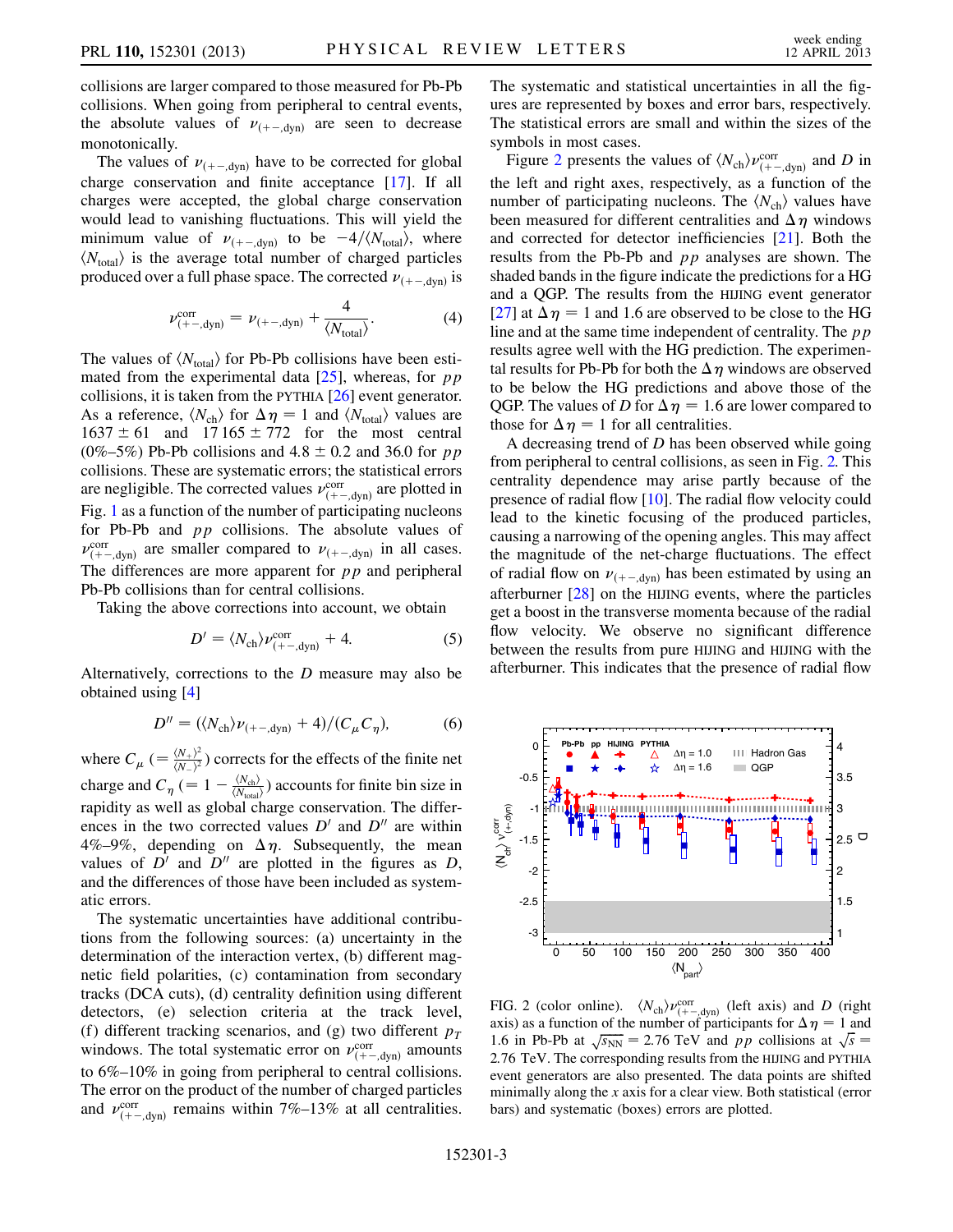may not be responsible for the centrality dependence of the D measure.

The measured fluctuations may get diluted during the evolution of the system from hadronization to kinetic freeze-out because of the diffusion of charged hadrons in rapidity. This has been addressed in Refs. [\[8](#page-4-6),[9](#page-4-2)], where a diffusion equation has been proposed to study the dependence of the net-charge fluctuations on the width of the rapidity window. Taking the dissipation into account, the asymptotic value of fluctuations may be close to the primordial fluctuations. This has been explored for the ALICE data points by plotting  $\langle N_{ch} \rangle \nu_{(+-,{\rm dyn})}^{\rm corr}$  and D as a function of  $\Delta \eta$  for three centrality bins, as shown in Fig. [3.](#page-3-0) We observe that, for a given centrality bin, the D measure shows a strong decreasing trend with the increase of  $\Delta \eta$ . In fact, the curvature of  $D$  has a decreasing slope with a flattening tendency at large  $\Delta \eta$  windows. Following the prescriptions of  $[8,9]$  $[8,9]$  $[8,9]$  $[8,9]$ , we fit the data points with the funcprescriptions of [8,9], we fit the data points with the functional form,  $erf(\Delta \eta/\sqrt{8}\sigma_f)$ , which represents the diffusion in rapidity space. Here,  $\sigma_f$  characterizes the diffusion at freeze-out. The resulting values of  $\sigma_f$  are 0.41  $\pm$  0.05,  $0.44 \pm 0.05$ , and  $0.48 \pm 0.07$  for the  $0\% - 5\%$ ,  $20\% - 30\%$ , and 40%–50% centralities, respectively. The fitted curves are shown as solid lines in Fig. [3.](#page-3-0) The dashed lines are extrapolations of the fitted curves to higher  $\Delta \eta$ , which yield the asymptotic values of D. For the top 5% centrality, the measured values of D are  $2.6 \pm 0.02$ (stat)  $\pm 0.15$ (syst) for  $\Delta \eta = 1$  and  $2.3 \pm 0.02$ (stat)  $\pm 0.21$ (syst) for  $\Delta \eta = 1.6$ . The extrapolated value of D is  $2.24 \pm 0.09$ (stat) $\pm$  $0.21$ (syst).

The evolution of the net-charge fluctuations with beam energy can be studied by combining the ALICE data with those of the STAR experiment [[12](#page-5-0)] at RHIC. In Fig. [4](#page-3-1), we present the values of  $\langle N_{\text{ch}} \rangle \nu_{(+-,\text{dyn})}^{\text{corr}}$  (left axis) and D (right axis) for the top central collisions from ALICE at  $\sqrt{s_{NN}}$  = 2.76 TeV and, for STAR, Au-Au collisions at four different energies. The ALICE data points correspond to  $\Delta \eta = 1$  and 1.6, whereas, for STAR, the values<br>for  $\Delta \eta = 1$  are shown. For the STAR data, are shown. For the STAR data,  $\left(dN_{\text{ch}}/d\eta\right)\nu_{\left(+-, \text{dyn}\right)}^{\text{corr}}$  are plotted instead of  $\left\langle N_{\text{ch}}\right\rangle \nu_{\left(+-, \text{dyn}\right)}^{\text{corr}},$ as the  $dN_{\rm ch}/d\eta$  values are approximately equal to  $\langle N_{\rm ch} \rangle$  for  $\Delta \eta = 1$  at central rapidity. The theoretical predictions for a HG and a QGP are indicated in the figure. In the absence of any dynamic model, these predictions do not have a dependence on the beam energy.

Figure [4](#page-3-1) shows a monotonic decrease in the magnitude of the net-charge fluctuations with increasing beam energy. For the top RHIC energy of  $\sqrt{s_{NN}}$  = 200 GeV, the measured value of fluctuation is observed to be close to the HG prediction, whereas, at lower energy, the results are HG prediction, whereas, at lower energy, the results are above the HG value. At  $\sqrt{s_{NN}}$  = 2.76 TeV, we observe significantly lower fluctuations compared to those of lower energies.

In summary, we have presented the first measurements of dynamic net-charge fluctuations at the LHC in Pb-Pb or dynamic net-charge fluctuations at the LHC in Pb-Pb collisions at  $\sqrt{s_{NN}}$  = 2.76 TeV in terms of  $\nu_{(+-,dyn)}$  and their corrected values  $\nu_{(+-,\text{dyn})}^{\text{corr}}$  (corrected for charge conservation and finite acceptance effects). The results for  $pp$ collisions at the same center-of-mass energy are found to be in agreement with hadron gas prediction. The values of  $\nu_{(+-,\text{dyn})}$  and  $\nu_{(+-,\text{dyn})}^{\text{corr}}$  are seen to be negative in all cases, indicating the dominance of the correlation of positive and negative charges. A decrease in fluctuations is observed while going from peripheral to central collisions. The D

<span id="page-3-0"></span>

FIG. 3 (color online).  $\langle N_{ch} \rangle \nu_{(+-,dyn)}^{corr}$  (left axis) and D (right axis) as a function of the  $\Delta \eta$  window for three different centralaxis) as a function of the  $\Delta \eta$  window for three different centrality bins in the Pb-Pb collisions at  $\sqrt{s_{NN}}$  = 2.76 TeV. The data ity bins in the Pb-Pb collisions at  $\sqrt{s_{NN}} = 2.76 \text{ TeV}$ . The data points are fitted with the functional form  $\text{erf}(\Delta \eta / \sqrt{8} \sigma_f)$ . The dashed lines correspond to the extrapolation of the fitted curves. The points are shifted minimally along the  $x$  axis for a clear view. Both statistical (error bars) and systematic (boxes) errors are shown.

<span id="page-3-1"></span>

FIG. 4 (color online). Energy dependence of the net-charge fluctuations, measured in terms of  $\langle N_{ch} \rangle \nu_{(+-,dyn)}^{\text{corr}}$  (left axis) and  $D$  (right axis) for the top central collisions. The results from the STAR [[12](#page-5-0)] and ALICE experiments are presented for  $\Delta \eta = 1$ after the correction for the charge conservation. The ALICE result for  $\Delta \eta = 1.6$  is also shown. Both statistical (error bars) and systematic (boxes) errors are plotted.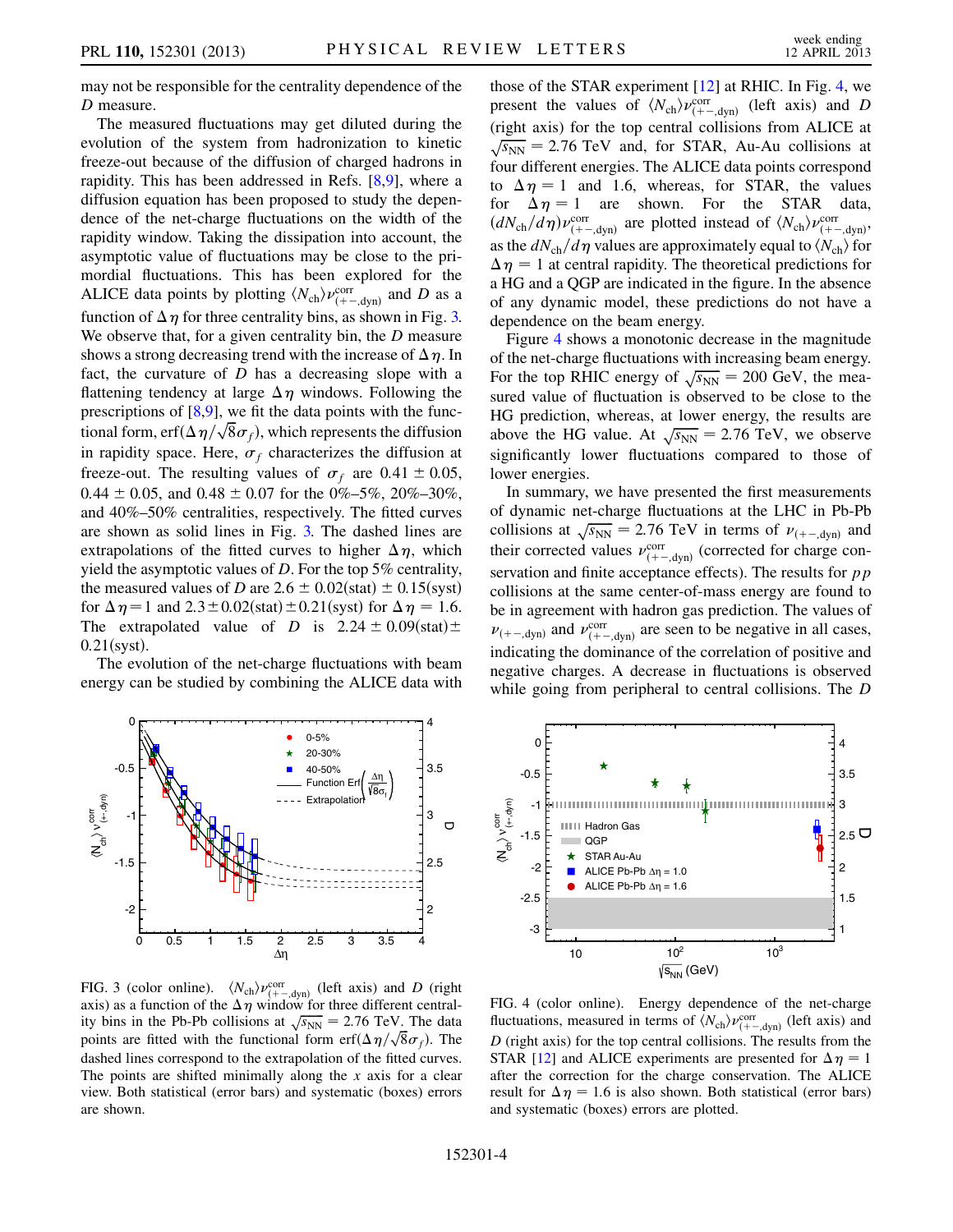measure, which gives the charge fluctuations per entropy, is calculated from  $v_{(+-,\text{dyn})}^{\text{corr}}$  and from the measured average charged particle multiplicity. A decreasing trend of D is observed in going from peripheral to central collisions. Model studies indicate that the presence of radial flow may not be the cause of this decrease. The dissipation of signal during the evolution of the fireball from the hadronization to freeze-out has been estimated by fitting  $D$  as a function of the  $\Delta \eta$  window. The extrapolation of the fit function yields the asymptotic value of D, which is not very different from the measurement at  $\Delta \eta = 1.6$ . The beam energy dependence of charge fluctuations has been studied by comparing the ALICE data with those from the STAR experiment at RHIC for Au-Au collisions at four energies. A monotonic decrease in the value of D, measured at  $\Delta \eta = 1$ , has been observed. The STAR data points at RHIC top energy are close to the prediction for a hadron gas. This may be due to the fact that the fluctuation may be not strong enough to be measured or because of the dilution of fluctuation during the evolution process. or the diffulution of fluctuation during the evolution process.<br>The fluctuations at  $\sqrt{s_{NN}}$  = 2.76 TeV for  $\Delta \eta$  = 1.0 are below the measurements at RHIC. These data points show an additional decrease at  $\Delta \eta = 1.6$ , where D turns out to be  $2.3 \pm 0.02$ (stat)  $\pm 0.21$ (syst) for top central collisions. The fluctuations at the LHC energy might also have been diluted because of various effects, as discussed earlier. As these fluctuations are smaller than the theoretical expectations for a HG and show for the first time at the LHC energy a clear tendency toward expectations from a QGP, we may infer that they have their origin in the QGP phase. Dynamical model calculations are needed to better understand the results.

The ALICE Collaboration would like to thank all its engineers and technicians for their invaluable contributions to the construction of the experiment and the CERN accelerator teams for the outstanding performance of the LHC complex. The ALICE Collaboration acknowledges the following funding agencies for their support in building and running the ALICE detector: State Committee of Science, Calouste Gulbenkian Foundation from Lisbon, and Swiss Fonds Kidagan, Armenia; Conselho Nacional de Desenvolvimento Científico e Tecnológico (CNPq), Financiadora de Estudos e Projetos (FINEP), Fundação de Amparo à Pesquisa do Estado de São Paulo (FAPESP); National Natural Science Foundation of China (NSFC), the Chinese Ministry of Education (CMOE), and the Ministry of Science and Technology of China (MSTC); Ministry of Education and Youth of the Czech Republic; Danish Natural Science Research Council, the Carlsberg Foundation, and the Danish National Research Foundation; The European Research Council under the European Community's Seventh Framework Programme; Helsinki Institute of Physics and the Academy of Finland; French CNRS-IN2P3, the ''Region Pays de Loire,'' ''Region Alsace,'' ''Region Auvergne,'' and CEA, France; German BMBF and the Helmholtz Association; General Secretariat for Research and Technology, Ministry of Development, Greece; Hungarian OTKA and National Office for Research and Technology (NKTH); Department of Atomic Energy and Department of Science and Technology of the Government of India; Istituto Nazionale di Fisica Nucleare (INFN) and Centro Fermi—Museo Storico della Fisica e Centro Studi e Ricerche ''Enrico Fermi,'' Italy; MEXT Grant-in-Aid for Specially Promoted Research, Japan; Joint Institute for Nuclear Research, Dubna; National Research Foundation of Korea (NRF); CONACYT, DGAPA, México, ALFA-EC, and the HELEN Program (High-Energy physics Latin-American-European Network); Stichting voor Fundamenteel Onderzoek der Materie (FOM) and the Nederlandse Organisatie voor Wetenschappelijk Onderzoek (NWO), Netherlands; Research Council of Norway (NFR); Polish Ministry of Science and Higher Education; National Authority for Scientic Research—NASR (Autoritatea Natională pentru Cercetare Științifică—ANCS); Ministry of Education and Science of Russian Federation, International Science and Technology Center, Russian Academy of Sciences, Russian Federal Agency of Atomic Energy, Russian Federal Agency for Science and Innovations, and CERN-INTAS; Ministry of Education of Slovakia; Department of Science and Technology, South Africa; CIEMAT, EELA, Ministerio de Educación y Ciencia of Spain, Xunta de Galicia (Consellería de Educación), CEADEN, Cubaenergía, Cuba, and IAEA (International Atomic Energy Agency); Swedish Research Council (VR) and Knut and Alice Wallenberg Foundation (KAW); Ukraine Ministry of Education and Science; United Kingdom Science and Technology Facilities Council (STFC); the United States Department of Energy, the United States National Science Foundation, the State of Texas, and the State of Ohio.

- <span id="page-4-1"></span><span id="page-4-0"></span>[1] K. Aamodt et al. (ALICE Collaboration), [JINST](http://dx.doi.org/10.1088/1748-0221/3/08/S08002) 3, [S08002 \(2008\).](http://dx.doi.org/10.1088/1748-0221/3/08/S08002)
- <span id="page-4-3"></span>[2] S. Jeon and V. Koch, *[Phys. Rev. Lett.](http://dx.doi.org/10.1103/PhysRevLett.85.2076)* **85**, 2076 (2000).
- <span id="page-4-4"></span>[3] Masayuki Asakawa, Ulrich Heinz, and Berndt Muller, [Phys. Rev. Lett.](http://dx.doi.org/10.1103/PhysRevLett.85.2072) 85, 2072 (2000).
- <span id="page-4-5"></span>[4] M. Bleicher, S. Jeon, and V. Koch, *[Phys. Rev. C](http://dx.doi.org/10.1103/PhysRevC.62.061902)* 62, [061902 \(2000\).](http://dx.doi.org/10.1103/PhysRevC.62.061902)
- [5] Sangyong Jeon and Volker Koch, in Quark-Gluon Plasma 3, edited by R. C. Hwa and X. N. Wang (World Scientific, Singapore, 2004), p. 430; [arXiv:hep-ph/0304012v1.](http://arXiv.org/abs/hep-ph/0304012v1)
- [6] S. Jeon and V. Koch, *[Phys. Rev. Lett.](http://dx.doi.org/10.1103/PhysRevLett.83.5435)* **83**, 5435 (1999).
- <span id="page-4-6"></span>[7] M. Asakawa, U. Heinz, and B. Müller, *[Phys. Rev. Lett.](http://dx.doi.org/10.1103/PhysRevLett.85.2072)* 85, [2072 \(2000\)](http://dx.doi.org/10.1103/PhysRevLett.85.2072).
- <span id="page-4-2"></span>[8] E.V. Shuryak and M.A. Stephanov, [Phys. Rev. C](http://dx.doi.org/10.1103/PhysRevC.63.064903) 63, [064903 \(2001\).](http://dx.doi.org/10.1103/PhysRevC.63.064903)
- <span id="page-4-7"></span>[9] M. Abdel Aziz and S. Gavin, [Phys. Rev. C](http://dx.doi.org/10.1103/PhysRevC.70.034905) 70, 034905 [\(2004\).](http://dx.doi.org/10.1103/PhysRevC.70.034905)
- [10] S. Voloshin, *[Phys. Lett. B](http://dx.doi.org/10.1016/j.physletb.2005.11.024)* **632**, 490 (2006).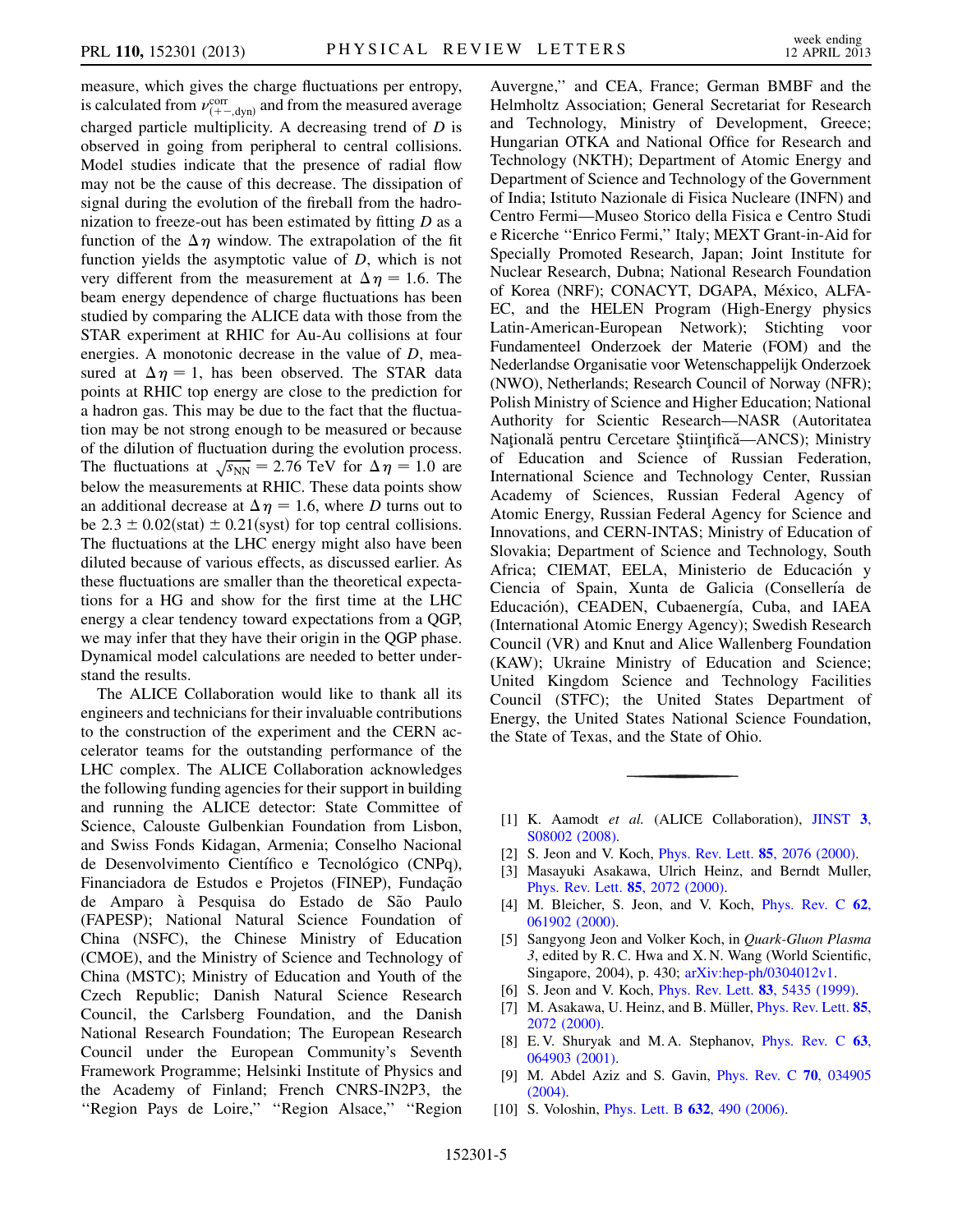- [11] J. Zaranek, *Phys. Rev. C* **66**[, 024905 \(2002\).](http://dx.doi.org/10.1103/PhysRevC.66.024905)
- <span id="page-5-0"></span>[12] B. I. Abelev et al. (STAR Collaboration), *[Phys. Rev. C](http://dx.doi.org/10.1103/PhysRevC.79.024906)* 79, [024906 \(2009\)](http://dx.doi.org/10.1103/PhysRevC.79.024906).
- [13] J. Adams et al. (STAR Collaboration), *[Phys. Rev. C](http://dx.doi.org/10.1103/PhysRevC.68.044905)* 68, [044905 \(2003\)](http://dx.doi.org/10.1103/PhysRevC.68.044905).
- [14] H. Sako et al. (CERES/NA45 Collaboration), [J. Phys. G](http://dx.doi.org/10.1088/0954-3899/30/8/130) 30[, S1371 \(2004\)](http://dx.doi.org/10.1088/0954-3899/30/8/130).
- [15] C. Alt et al. (NA49 Collaboration), [Phys. Rev. C](http://dx.doi.org/10.1103/PhysRevC.70.064903) 70, [064903 \(2004\)](http://dx.doi.org/10.1103/PhysRevC.70.064903).
- [16] K. Adcox et al. (PHENIX Collaboration), [Phys. Rev. Lett.](http://dx.doi.org/10.1103/PhysRevLett.89.082301) 89[, 082301 \(2002\)](http://dx.doi.org/10.1103/PhysRevLett.89.082301).
- <span id="page-5-1"></span>[17] C. Pruneau, S. Gavin, and S. Voloshin, *[Phys. Rev. C](http://dx.doi.org/10.1103/PhysRevC.66.044904)* 66, [044904 \(2002\)](http://dx.doi.org/10.1103/PhysRevC.66.044904).
- [18] P. Christiansen, E. Haslum, and E. Stenlund, [Phys. Rev. C](http://dx.doi.org/10.1103/PhysRevC.80.034903) 80[, 034903 \(2009\)](http://dx.doi.org/10.1103/PhysRevC.80.034903).
- <span id="page-5-2"></span>[19] J. Nystrand, E. Stenlund, and H. Tydesjo, *[Phys. Rev. C](http://dx.doi.org/10.1103/PhysRevC.68.034902)* 68, [034902 \(2003\)](http://dx.doi.org/10.1103/PhysRevC.68.034902).
- <span id="page-5-3"></span>[20] J. Alme et al. (ALICE Collaboration), [Nucl. Instrum.](http://dx.doi.org/10.1016/j.nima.2010.04.042) [Methods Phys. Res., Sect. A](http://dx.doi.org/10.1016/j.nima.2010.04.042) 622, 316 (2010).
- <span id="page-5-4"></span>[21] K. Aamodt et al. (ALICE Collaboration), *[Phys. Rev. Lett.](http://dx.doi.org/10.1103/PhysRevLett.106.032301)* 106[, 032301 \(2011\)](http://dx.doi.org/10.1103/PhysRevLett.106.032301).
- <span id="page-5-5"></span>[22] B. Alver, M. Baker, C. Loizides, and P. Steinberg, [arXiv:0805.4411.](http://arXiv.org/abs/0805.4411)
- [23] M. L. Miller, K. Reygers, S. J. Sanders, and P. Steinberg, [Annu. Rev. Nucl. Part. Sci.](http://dx.doi.org/10.1146/annurev.nucl.57.090506.123020) 57, 205 (2007).
- <span id="page-5-6"></span>[24] B. Abelev et al. (ALICE Collaboration),  $arXiv:1301.4361$ .
- <span id="page-5-7"></span>[25] E. Abbas et al. (ALICE Collaboration),  $arXiv:1304.0347$ .
- <span id="page-5-8"></span>[26] T. Sjostrand and P. Skands, [Eur. Phys. J. C](http://dx.doi.org/10.1140/epjc/s2004-02084-y) 39, 129 [\(2005\)](http://dx.doi.org/10.1140/epjc/s2004-02084-y).
- <span id="page-5-9"></span>[27] M. Gyulassy and X.N. Wang, [Comput. Phys. Commun.](http://dx.doi.org/10.1016/0010-4655(94)90057-4) 83[, 307 \(1994\)](http://dx.doi.org/10.1016/0010-4655(94)90057-4); W.-T. Deng, X.-N. Wang, and R. Xu, [Phys.](http://dx.doi.org/10.1103/PhysRevC.83.014915) Rev. C 83[, 014915 \(2011\).](http://dx.doi.org/10.1103/PhysRevC.83.014915)
- <span id="page-5-10"></span>[28] E. Cuautle and G. Paic, [J. Phys. G](http://dx.doi.org/10.1088/0954-3899/35/7/075103) 35, 075103 [\(2008\)](http://dx.doi.org/10.1088/0954-3899/35/7/075103).

B. Abelev,<sup>1</sup> J. Adam,<sup>2</sup> D. Adamová,<sup>3</sup> A. M. Adare,<sup>4</sup> M. M. Aggarwal,<sup>5</sup> G. Aglieri Rinella,<sup>6</sup> A. G. Agocs,<sup>7</sup> A. Agostinelli,<sup>8</sup> S. Aguilar Salazar,<sup>9</sup> Z. Ahammed,<sup>10</sup> A. Ahmad Masoodi,<sup>11</sup> N. Ahmad,<sup>11</sup> S. A. Ahn,<sup>12</sup> S. U. Ahn,<sup>13,14</sup> A. Akindinov,<sup>15</sup> D. Aleksandrov,<sup>16</sup> B. Alessandro,<sup>17</sup> R. Alfaro Molina,<sup>9</sup> A. Alici,<sup>18,19</sup> A. Alkin,<sup>20</sup> E. Almaráz Aviña,<sup>9</sup> J. Alme,<sup>21</sup> T. Alt,<sup>22</sup> V. Altini,<sup>23</sup> S. Altinpinar,<sup>24</sup> I. Altsybeev,<sup>25</sup> C. Andrei,<sup>26</sup> A. Andronic,<sup>27</sup> V. Anguelov,<sup>28</sup> J. Anielski,<sup>29</sup> C. Anson,<sup>30</sup> T. Antičić,<sup>31</sup> F. Antinori,<sup>32</sup> P. Antonioli,<sup>18</sup> L. Aphecetche,<sup>33</sup> H. Appelshäuser,<sup>34</sup> N. Arbor,<sup>35</sup> S. Arcelli,<sup>8</sup> A. Arend,<sup>34</sup> N. Armesto,<sup>36</sup> R. Arnaldi,<sup>17</sup> T. Aronsson,<sup>4</sup> I.C. Arsene,<sup>27</sup> M. Arslandok,<sup>34</sup> A. Asryan,<sup>25</sup> A. Augustinus,<sup>6</sup> R. Averbeck,<sup>27</sup> T.C. Awes,<sup>37</sup> J. Äystö,<sup>38</sup> M.D. Azmi,<sup>11</sup> M. Bach,<sup>22</sup> A. Badalà,<sup>39</sup> Y.W. Baek,<sup>13,14</sup> R. Bailhache,<sup>34</sup> R. Bala,<sup>17</sup> R. Baldini Ferroli,<sup>19</sup> A. Baldisseri,<sup>40</sup> A. Baldit,<sup>13</sup> F. Baltasar Dos Santos Pedrosa,<sup>6</sup> J. Bán,<sup>41</sup> R. C. Baral,<sup>42</sup> R. Barbera,<sup>43</sup> F. Barile,<sup>23</sup> G. G. Barnaföldi,<sup>7</sup> L. S. Barnby,<sup>44</sup> V. Barret,<sup>13</sup> J. Bartke,<sup>45</sup> M. Basile,<sup>8</sup> N. Bastid,<sup>13</sup> S. Basu,<sup>10</sup> B. Bathen,<sup>29</sup> G. Batigne,<sup>33</sup> B. Batyunya,<sup>46</sup> C. Baumann,<sup>34</sup> I. G. Bearden,<sup>47</sup> H. Beck,<sup>34</sup> N. K. Behera,<sup>48</sup> I. Belikov,<sup>49</sup> F. Bellini,<sup>8</sup> R. Bellwied,<sup>50</sup> E. Belmont-Moreno,<sup>9</sup> G. Bencedi,<sup>7</sup> S. Beole,<sup>51</sup> I. Berceanu,<sup>26</sup> A. Bercuci,<sup>26</sup> Y. Berdnikov,<sup>52</sup> D. Berenyi,<sup>7</sup> A. A. E. Bergognon,<sup>33</sup> D. Berzano,<sup>17</sup> L. Betev, <sup>6</sup> A. Bhasin, <sup>53</sup> A. K. Bhati, <sup>5</sup> J. Bhom, <sup>54</sup> L. Bianchi, <sup>51</sup> N. Bianchi, <sup>55</sup> C. Bianchin, <sup>56</sup> J. Bielčík, <sup>2</sup> J. Bielčíková,<sup>3</sup> A. Bilandzic,<sup>57,47</sup> S. Bjelogrlic,<sup>58</sup> F. Blanco,<sup>59</sup> F. Blanco,<sup>50</sup> D. Blau,<sup>16</sup> C. Blume,<sup>34</sup> M. Boccioli,<sup>6</sup> N. Bock,<sup>30</sup> S. Böttger,<sup>60</sup> A. Bogdanov,<sup>61</sup> H. Bøggild,<sup>47</sup> M. Bogolyubsky,<sup>62</sup> L. Boldizsár,<sup>7</sup> M. Bombara,<sup>63</sup> J. Book,<sup>34</sup> H. Borel,<sup>40</sup> A. Borissov,<sup>64</sup> S. Bose,<sup>65</sup> F. Bossú,<sup>51</sup> M. Botje,<sup>57</sup> B. Boyer,<sup>66</sup> E. Braidot,<sup>67</sup> P. Braun-Munzinger,<sup>27</sup> M. Bregant,  $33$  T. Breitner,  $60$  T. A. Browning,  $68$  M. Broz,  $69$  R. Brun,  $6$  E. Bruna,  $51,17$  G. E. Bruno,  $23$  D. Budnikov,  $70$ H. Buesching,<sup>34</sup> S. Bufalino,<sup>51,17</sup> K. Bugaiev,<sup>20</sup> O. Busch,<sup>28</sup> Z. Buthelezi,<sup>71</sup> D. Caballero Orduna,<sup>4</sup> D. Caffarri,<sup>56</sup> X. Cai,<sup>72</sup> H. Caines,<sup>4</sup> E. Calvo Villar,<sup>73</sup> P. Camerini,<sup>74</sup> V. Canoa Roman,<sup>75,76</sup> G. Cara Romeo,<sup>18</sup> F. Carena,<sup>6</sup> W. Carena,<sup>6</sup> N. Carlin Filho,<sup>77</sup> F. Carminati,<sup>6</sup> C. A. Carrillo Montoya,<sup>6</sup> A. Casanova Díaz,<sup>55</sup> J. Castillo Castellanos,<sup>40</sup> J. F. Castillo Hernandez,<sup>27</sup> E. A. R. Casula,<sup>78</sup> V. Catanescu,<sup>26</sup> C. Cavicchioli,<sup>6</sup> C. Ceballos Sanchez,<sup>79</sup> J. Cepila,<sup>2</sup> P. Cerello,<sup>17</sup> B. Chang,<sup>38,80</sup> S. Chapeland,<sup>6</sup> J. L. Charvet,<sup>40</sup> S. Chattopadhyay,<sup>10</sup> S. Chattopadhyay,<sup>65</sup> I. Chawla,<sup>5</sup> M. Cherney, <sup>81</sup> C. Cheshkov, <sup>6,82</sup> B. Cheynis, <sup>82</sup> V. Chibante Barroso, <sup>6</sup> D. D. Chinellato, <sup>83</sup> P. Chochula, <sup>6</sup> M. Chojnacki,<sup>58</sup> S. Choudhury,<sup>10</sup> P. Christakoglou,<sup>57,58</sup> C. H. Christensen,<sup>47</sup> P. Christiansen,<sup>84</sup> T. Chujo,<sup>54</sup> S. U. Chung,<sup>85</sup> C. Cicalo,<sup>86</sup> L. Cifarelli,<sup>8,6,19</sup> F. Cindolo,<sup>18</sup> J. Cleymans,<sup>71</sup> F. Coccetti,<sup>19</sup> F. Colamaria,<sup>23</sup> D. Colella,<sup>23</sup> G. Conesa Balbastre,<sup>35</sup> Z. Conesa del Valle,<sup>6</sup> P. Constantin,<sup>28</sup> G. Contin,<sup>74</sup> J. G. Contreras,<sup>75</sup> T. M. Cormier,<sup>64</sup> Y. Corrales Morales,<sup>51</sup> P. Cortese,<sup>87</sup> I. Cortés Maldonado,<sup>76</sup> M. R. Cosentino,<sup>67</sup> F. Costa,<sup>6</sup> M. E. Cotallo,<sup>59</sup> E. Crescio,<sup>75</sup> P. Crochet,<sup>13</sup> E. Cruz Alaniz,<sup>9</sup> E. Cuautle,<sup>88</sup> L. Cunqueiro,<sup>55</sup> A. Dainese,<sup>56,32</sup> H. H. Dalsgaard,<sup>47</sup> A. Danu,  $89$  D. Das,  $65$  I. Das,  $66$  K. Das,  $65$  S. Dash,  $48$  A. Dash,  $83$  S. De,  $10$  G. O. V. de Barros,  $77$  A. De Caro,  $90.19$ G. de Cataldo, <sup>91</sup> J. de Cuveland, <sup>22</sup> A. De Falco, <sup>78</sup> D. De Gruttola, <sup>90</sup> H. Delagrange, <sup>33</sup> A. Deloff, <sup>92</sup> V. Demanov, <sup>70</sup> N. De Marco,<sup>17</sup> E. Dénes,<sup>7</sup> S. De Pasquale,<sup>90</sup> A. Deppman,<sup>77</sup> G. D. Erasmo,<sup>23</sup> R. de Rooij,<sup>58</sup> M. A. Diaz Corchero,<sup>59</sup> D. Di Bari,<sup>23</sup> T. Dietel,<sup>29</sup> S. Di Liberto,<sup>93</sup> A. Di Mauro,<sup>6</sup> P. Di Nezza,<sup>55</sup> R. Divià,<sup>6</sup> Ø. Djuvsland,<sup>24</sup> A. Dobrin,<sup>64,84</sup> T. Dobrowolski,  $92$  I. Domínguez,  $88$  B. Dönigus,  $27$  O. Dordic,  $94$  O. Driga,  $33$  A. K. Dubey,  $10$  L. Ducroux,  $82$ P. Dupieux,<sup>13</sup> M. R. Dutta Majumdar,<sup>10</sup> A. K. Dutta Majumdar,<sup>65</sup> D. Elia,<sup>91</sup> D. Emschermann,<sup>29</sup> H. Engel,<sup>60</sup> H. A. Erdal,<sup>21</sup> B. Espagnon,<sup>66</sup> M. Estienne,<sup>33</sup> S. Esumi,<sup>54</sup> D. Evans,<sup>44</sup> G. Eyyubova,<sup>94</sup> D. Fabris,<sup>56,32</sup> J. Faivre,<sup>35</sup>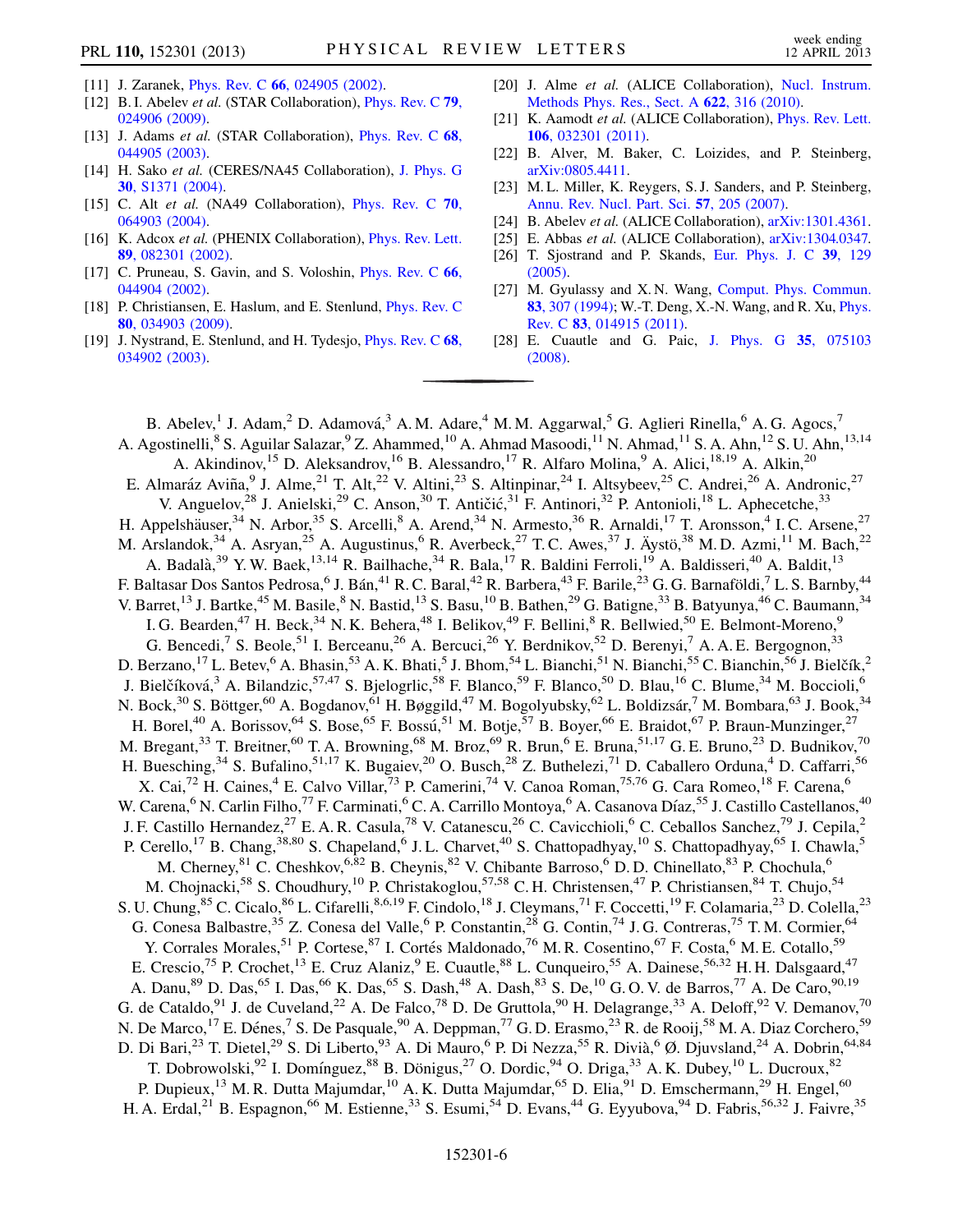<span id="page-6-1"></span><span id="page-6-0"></span>D. Falchieri,<sup>8</sup> A. Fantoni,<sup>55</sup> M. Fasel,<sup>27</sup> R. Fearick,<sup>71</sup> A. Fedunov,<sup>46</sup> D. Fehlker,<sup>24</sup> L. Feldkamp,<sup>29</sup> D. Felea,<sup>89</sup> B. Fenton-Olsen,<sup>67</sup> G. Feofilov,<sup>25</sup> A. Fernández Téllez,<sup>76</sup> A. Ferretti,<sup>51</sup> R. Ferretti,<sup>87</sup> J. Figiel,<sup>45</sup> M. A. S. Figueredo,<sup>77</sup> S. Filchagin,<sup>70</sup> D. Finogeev,<sup>95</sup> F.M. Fionda,<sup>23</sup> E.M. Fiore,<sup>23</sup> M. Floris,<sup>6</sup> S. Foertsch,<sup>71</sup> P. Foka,<sup>27</sup> S. Fokin,<sup>16</sup> E. Fragiacomo,<sup>96</sup> U. Frankenfeld,<sup>27</sup> U. Fuchs,<sup>6</sup> C. Furget,<sup>35</sup> M. Fusco Girard,<sup>90</sup> J.J. Gaardhøje,<sup>47</sup> M. Gagliardi,<sup>51</sup> A. Gago,<sup>73</sup> M. Gallio,<sup>51</sup> D. R. Gangadharan,<sup>30</sup> P. Ganoti,<sup>37</sup> C. Garabatos,<sup>27</sup> E. Garcia-Solis,<sup>97</sup> I. Garishvili,<sup>1</sup> J. Gerhard,<sup>22</sup> M. Germain,<sup>33</sup> C. Geuna,<sup>40</sup> A. Gheata,<sup>6</sup> M. Gheata,<sup>89,6</sup> B. Ghidini,<sup>23</sup> P. Ghosh,<sup>10</sup> C. Di Giglio,<sup>23</sup> P. Gianotti,<sup>55</sup> M. R. Girard,<sup>98</sup> P. Giubellino,<sup>6</sup> E. Gladysz-Dziadus,<sup>45</sup> P. Glässel,<sup>28</sup> R. Gomez,<sup>99</sup> A. Gonschior,<sup>27</sup> E. G. Ferreiro,<sup>36</sup> L. H. González-Trueba,<sup>9</sup> P. González-Zamora,<sup>59</sup> S. Gorbunov,<sup>22</sup> A. Goswami,<sup>100</sup> S. Gotovac,<sup>101</sup> V. Grabski, <sup>9</sup> L. K. Graczykowski, <sup>98</sup> R. Grajcarek, <sup>28</sup> A. Grelli, <sup>58</sup> C. Grigoras, <sup>6</sup> A. Grigoras, <sup>6</sup> V. Grigoriev, <sup>61</sup> A. Grigoryan,<sup>102</sup> S. Grigoryan,<sup>46</sup> B. Grinyov,<sup>20</sup> N. Grion,<sup>96</sup> P. Gros,<sup>84</sup> J. F. Grosse-Oetringhaus,<sup>6</sup> J.-Y. Grossiord,<sup>82</sup> R. Grosso,<sup>6</sup> F. Guber,<sup>95</sup> R. Guernane,<sup>35</sup> C. Guerra Gutierrez,<sup>73</sup> B. Guerzoni,<sup>8</sup> M. Guilbaud,<sup>82</sup> K. Gulbrandsen,<sup>47</sup> T. Gunji,<sup>103</sup> A. Gupta,<sup>53</sup> R. Gupta,<sup>53</sup> H. Gutbrod,<sup>27</sup> Ø. Haaland,<sup>24</sup> C. Hadjidakis,<sup>66</sup> M. Haiduc,<sup>89</sup> H. Hamagaki,<sup>103</sup> G. Hamar,<sup>7</sup> B. H. Han,<sup>104</sup> L. D. Hanratty,<sup>44</sup> A. Hansen,<sup>47</sup> Z. Harmanova,<sup>63</sup> J. W. Harris,<sup>4</sup> M. Hartig,<sup>34</sup> D. Hasegan,<sup>89</sup> D. Hatzifotiadou,<sup>18</sup> A. Hayrapetyan,<sup>6,102</sup> S. T. Heckel,<sup>34</sup> M. Heide,<sup>29</sup> H. Helstrup,<sup>21</sup> A. Herghelegiu,<sup>26</sup> G. Herrera Corral,<sup>75</sup> N. Herrmann,<sup>28</sup> B. A. Hess,<sup>105</sup> K. F. Hetland,<sup>21</sup> B. Hicks,<sup>4</sup> P. T. Hille,<sup>4</sup> B. Hippolyte,<sup>49</sup> T. Horaguchi,<sup>54</sup> Y. Hori,<sup>103</sup> P. Hristov,<sup>6</sup> I. Hřivnáčová,<sup>66</sup> M. Huang,<sup>24</sup> T. J. Humanic,<sup>30</sup> D. S. Hwang,<sup>104</sup> R. Ichou,<sup>13</sup> R. Ilkaev,<sup>70</sup> I. Ilkiv,<sup>92</sup> M. Inaba,<sup>54</sup> E. Incani,<sup>78</sup> G. M. Innocenti,<sup>51</sup> P. G. Innocenti,<sup>6</sup> M. Ippolitov,<sup>16</sup> M. Irfan,<sup>11</sup> C. Ivan,<sup>27</sup> V. Ivanov,<sup>52</sup> M. Ivanov,<sup>27</sup> A. Ivanov,<sup>25</sup> O. Ivanytskyi,<sup>20</sup> A. Jachołkowski,<sup>6</sup> P.M. Jacobs,<sup>67</sup> H.J. Jang,<sup>12</sup> S. Jangal,<sup>49</sup> M. A. Janik,<sup>98</sup> R. Janik,<sup>69</sup> P. H. S. Y. Jayarathna,<sup>50</sup> S. Jena,<sup>48</sup> D. M. Jha,<sup>64</sup> R. T. Jimenez Bustamante,<sup>88</sup> L. Jirden, <sup>6</sup> P. G. Jones, <sup>44</sup> H. Jung, <sup>14</sup> A. Jusko, <sup>44</sup> A. B. Kaidalov, <sup>15</sup> V. Kakoyan, <sup>102</sup> S. Kalcher, <sup>22</sup> P. Kaliňák, <sup>41</sup> T. Kalliokoski,<sup>38</sup> A. Kalweit,<sup>106</sup> K. Kanaki,<sup>24</sup> J. H. Kang,<sup>80</sup> V. Kaplin,<sup>61</sup> A. Karasu Uysal,<sup>6,107</sup> O. Karavichev,<sup>95</sup> T. Karavicheva, <sup>95</sup> E. Karpechev, <sup>95</sup> A. Kazantsev, <sup>16</sup> U. Kebschull, <sup>60</sup> R. Keidel, <sup>108</sup> P. Khan, <sup>65</sup> M. M. Khan, <sup>11</sup> S. A. Khan,<sup>10</sup> A. Khanzadeev,<sup>52</sup> Y. Kharlov,<sup>62</sup> B. Kileng,<sup>21</sup> D. W. Kim,<sup>14</sup> M. Kim,<sup>14</sup> M. Kim,<sup>80</sup> S. H. Kim,<sup>14</sup> D. J. Kim,<sup>38</sup> S. Kim,<sup>104</sup> J. H. Kim,<sup>104</sup> J. S. Kim,<sup>14</sup> B. Kim,<sup>80</sup> T. Kim,<sup>80</sup> S. Kirsch,<sup>22</sup> I. Kisel,<sup>22</sup> S. Kiselev,<sup>15</sup> A. Kisiel,<sup>6,98</sup> J. L. Klay,<sup>109</sup> J. Klein,<sup>28</sup> C. Klein-Bösing,<sup>29</sup> M. Kliemant,<sup>34</sup> A. Kluge,<sup>6</sup> M. L. Knichel,<sup>27</sup> A. G. Knospe,<sup>110</sup> K. Koch,<sup>28</sup> M. K. Köhler,<sup>27</sup> A. Kolojvari,<sup>25</sup> V. Kondratiev,<sup>25</sup> N. Kondratyeva,<sup>61</sup> A. Konevskikh,<sup>95</sup> A. Korneev,<sup>70</sup> R. Kour,<sup>44</sup> M. Kowalski,<sup>45</sup> S. Kox,<sup>35</sup> G. Koyithatta Meethaleveedu,<sup>48</sup> J. Kral,<sup>38</sup> I. Králik,<sup>41</sup> F. Kramer,<sup>34</sup> I. Kraus,<sup>27</sup> T. Krawutschke,<sup>28,111</sup> M. Krelina,<sup>2</sup> M. Kretz,<sup>22</sup> M. Krivda,<sup>44,41</sup> F. Krizek,<sup>38</sup> M. Krus,<sup>2</sup> E. Kryshen,<sup>52</sup> M. Krzewicki,<sup>27</sup> Y. Kucheriaev,<sup>16</sup> C. Kuhn,<sup>49</sup> P. G. Kuijer,<sup>57</sup> I. Kulakov,<sup>34</sup> J. Kumar,<sup>48</sup> P. Kurashvili,<sup>92</sup> A. B. Kurepin,<sup>95</sup> A. Kurepin,<sup>95</sup> A. Kuryakin,<sup>70</sup> V. Kushpil,<sup>3</sup> S. Kushpil,<sup>3</sup> H. Kvaerno,<sup>94</sup> M. J. Kweon,<sup>28</sup> Y. Kwon,<sup>80</sup> P. Ladrón de Guevara,<sup>88</sup> I. Lakomov,<sup>66</sup> R. Langoy,<sup>24</sup> S. L. La Pointe,<sup>58</sup> C. Lara,<sup>60</sup> A. Lardeux,<sup>33</sup> P. La Rocca,<sup>43</sup> C. Lazzeroni,<sup>44</sup> R. Lea,<sup>74</sup> Y. Le Bornec,<sup>66</sup> M. Lechman,<sup>6</sup> S. C. Lee,<sup>14</sup> K. S. Lee,<sup>14</sup> G. R. Lee,<sup>44</sup> F. Lefèvre,<sup>33</sup> J. Lehnert,<sup>34</sup> L. Leistam,<sup>6</sup> M. Lenhardt,<sup>33</sup> V. Lenti,<sup>91</sup> H. León,<sup>9</sup> M. Leoncino,<sup>17</sup> I. León Monzón,<sup>99</sup> H. León Vargas,<sup>34</sup> P. Lévai,<sup>7</sup> J. Lien,<sup>24</sup> R. Lietava,<sup>44</sup> S. Lindal,<sup>94</sup> V. Lindenstruth,<sup>22</sup> C. Lippmann,<sup>27,6</sup> M. A. Lisa,<sup>30</sup> L. Liu,<sup>24</sup> P. I. Loenne,<sup>24</sup> V. R. Loggins,<sup>64</sup> V. Loginov,<sup>61</sup> S. Lohn,<sup>6</sup> D. Lohner,<sup>28</sup> C. Loizides,<sup>67</sup> K. K. Loo,<sup>38</sup> X. Lopez,<sup>13</sup> E. López Torres,<sup>79</sup> G. Løvhøiden,<sup>94</sup> X.-G. Lu,<sup>28</sup> P. Luettig,<sup>34</sup> M. Lunardon,<sup>56</sup> J. Luo,<sup>72</sup> G. Luparello,<sup>58</sup> L. Luquin,<sup>33</sup> C. Luzzi,<sup>6</sup> R. Ma,<sup>4</sup> K. Ma,<sup>72</sup> D. M. Madagodahettige-Don,<sup>50</sup> A. Maevskaya,<sup>95</sup> M. Mager,<sup>106,6</sup> D. P. Mahapatra,<sup>42</sup> A. Maire,<sup>28</sup> M. Malaev,<sup>52</sup> I. Maldonado Cervantes,<sup>88</sup> L. Malinina,<sup>46[,a](#page-10-0)</sup> D. Mal'Kevich,<sup>15</sup> P. Malzacher,<sup>27</sup> A. Mamonov,<sup>70</sup> L. Manceau,<sup>17</sup> L. Mangotra,<sup>53</sup> V. Manko,<sup>16</sup> F. Manso,<sup>13</sup> V. Manzari,<sup>91</sup> Y. Mao,<sup>72</sup> M. Marchisone,<sup>13,51</sup> J. Mareš, 112 G. V. Margagliotti, <sup>74,96</sup> A. Margotti, <sup>18</sup> A. Marín, <sup>27</sup> C. A. Marin Tobon, <sup>6</sup> C. Markert, <sup>110</sup> I. Martashvili, <sup>113</sup> P. Martinengo,<sup>6</sup> M. I. Martínez,<sup>76</sup> A. Martínez Davalos,<sup>9</sup> G. Martínez García,<sup>33</sup> Y. Martynov,<sup>20</sup> A. Mas,<sup>33</sup> S. Masciocchi,<sup>27</sup> M. Masera,<sup>51</sup> A. Masoni,<sup>86</sup> L. Massacrier,<sup>82,33</sup> M. Mastromarco,<sup>91</sup> A. Mastroserio,<sup>23,6</sup> Z. L. Matthews,<sup>44</sup> A. Matyja,<sup>45,33</sup> D. Mayani,<sup>88</sup> C. Mayer,<sup>45</sup> J. Mazer,<sup>113</sup> M. A. Mazzoni,<sup>93</sup> F. Meddi,<sup>114</sup> A. Menchaca-Rocha,<sup>9</sup> J. Mercado Pérez,<sup>28</sup> M. Meres,<sup>69</sup> Y. Miake,<sup>54</sup> L. Milano,<sup>51</sup> J. Milosevic,<sup>94[,b](#page-10-1)</sup> A. Mischke,<sup>58</sup> A. N. Mishra,<sup>100</sup> D. Miśkowiec,<sup>27,6</sup> C. Mitu,<sup>89</sup> J. Mlynarz,<sup>64</sup> B. Mohanty,<sup>10</sup> A. K. Mohanty,<sup>6</sup> L. Molnar,<sup>6</sup> L. Montaño Zetina,<sup>75</sup> M. Monteno,<sup>17</sup> E. Montes,<sup>59</sup> T. Moon,<sup>80</sup> M. Morando,<sup>56</sup> D. A. Moreira De Godoy,<sup>77</sup> S. Moretto,<sup>56</sup> A. Morsch,<sup>6</sup> V. Muccifora,<sup>55</sup> E. Mudnic,<sup>101</sup> S. Muhuri,<sup>10</sup> M. Mukherjee,<sup>10</sup> H. Müller,<sup>6</sup> M. G. Munhoz,<sup>77</sup> L. Musa,<sup>6</sup> A. Musso,<sup>17</sup> B. K. Nandi,<sup>48</sup> R. Nania,<sup>18</sup> E. Nappi,<sup>91</sup> C. Nattrass,<sup>113</sup> N. P. Naumov,<sup>70</sup> S. Navin,<sup>44</sup> T. K. Nayak,<sup>10</sup> S. Nazarenko,<sup>70</sup> G. Nazarov,<sup>70</sup> A. Nedosekin,<sup>15</sup> M. Nicassio,<sup>23</sup> M. Niculescu,<sup>89,6</sup> B. S. Nielsen,<sup>47</sup> T. Niida,<sup>54</sup> S. Nikolaev,<sup>16</sup> V. Nikolic,<sup>31</sup> S. Nikulin,<sup>16</sup> V. Nikulin,<sup>52</sup> B. S. Nilsen,<sup>81</sup> M. S. Nilsson,<sup>94</sup> F. Noferini,<sup>18,19</sup> P. Nomokonov,<sup>46</sup> G. Nooren,<sup>58</sup> N. Novitzky,<sup>38</sup> A. Nyanin,<sup>16</sup> A. Nyatha,<sup>48</sup> C. Nygaard,<sup>47</sup>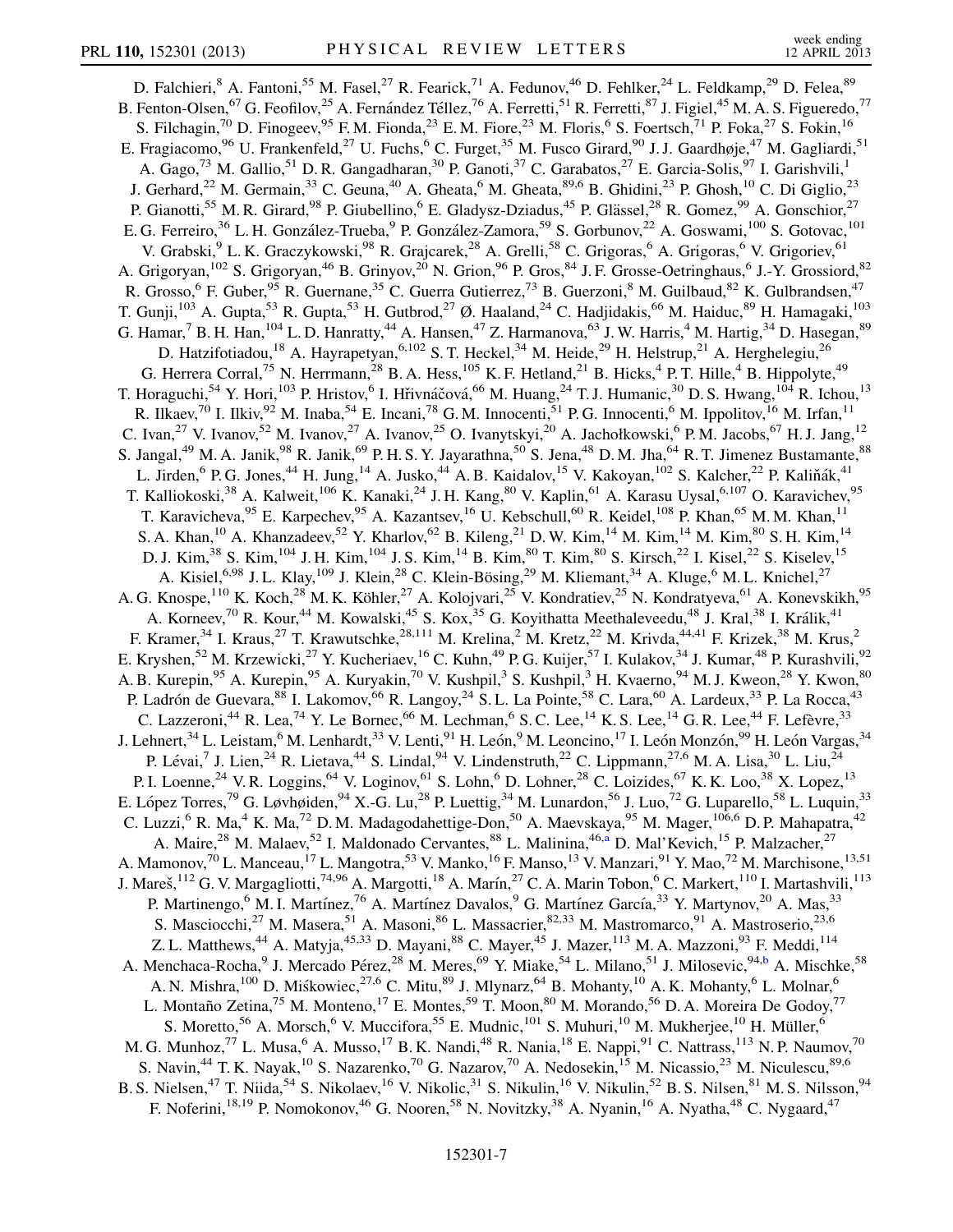J. Nystrand,<sup>24</sup> A. Ochirov,<sup>25</sup> H. Oeschler,<sup>106,6</sup> S. Oh,<sup>4</sup> S. K. Oh,<sup>14</sup> J. Oleniacz,<sup>98</sup> C. Oppedisano,<sup>17</sup> A. Ortiz Velasquez, <sup>84,88</sup> G. Ortona, <sup>51</sup> A. Oskarsson, <sup>84</sup> P. Ostrowski, <sup>98</sup> J. Otwinowski, <sup>27</sup> K. Oyama, <sup>28</sup> K. Ozawa, <sup>103</sup> Y. Pachmayer,<sup>28</sup> M. Pachr,<sup>2</sup> F. Padilla,<sup>51</sup> P. Pagano,<sup>90</sup> G. Paić,<sup>88</sup> F. Painke,<sup>22</sup> C. Pajares,<sup>36</sup> S. Pal,<sup>40</sup> S. K. Pal,<sup>10</sup> A. Palaha,<sup>44</sup> A. Palmeri,<sup>39</sup> V. Papikyan,<sup>102</sup> G. S. Pappalardo,<sup>39</sup> W. J. Park,<sup>27</sup> A. Passfeld,<sup>29</sup> B. Pastirčák,<sup>41</sup> D. I. Patalakha, <sup>62</sup> V. Paticchio, <sup>91</sup> A. Pavlinov, <sup>64</sup> T. Pawlak, <sup>98</sup> T. Peitzmann, <sup>58</sup> H. Pereira Da Costa, <sup>40</sup> E. Pereira De Oliveira Filho,<sup>77</sup> D. Peresunko,<sup>16</sup> C. E. Pérez Lara,<sup>57</sup> E. Perez Lezama,<sup>88</sup> D. Perini,<sup>6</sup> D. Perrino,<sup>23</sup> W. Peryt,<sup>98</sup> A. Pesci,<sup>18</sup> V. Peskov,<sup>6,88</sup> Y. Pestov,<sup>115</sup> V. Petráček,<sup>2</sup> M. Petran,<sup>2</sup> M. Petris,<sup>26</sup> P. Petrov,<sup>44</sup> M. Petrovici,<sup>26</sup> C. Petta, <sup>43</sup> S. Piano, <sup>96</sup> A. Piccotti, <sup>17</sup> M. Pikna, <sup>69</sup> P. Pillot, <sup>33</sup> O. Pinazza, <sup>6</sup> L. Pinsky, <sup>50</sup> N. Pitz, <sup>34</sup> D. B. Piyarathna, <sup>50</sup> M. Płoskoń,<sup>67</sup> J. Pluta,<sup>98</sup> T. Pocheptsov,<sup>46</sup> S. Pochybova,<sup>7</sup> P. L. M. Podesta-Lerma,<sup>99</sup> M. G. Poghosyan,<sup>6,51</sup> K. Polák,<sup>112</sup> B. Polichtchouk,<sup>62</sup> A. Pop,<sup>26</sup> S. Porteboeuf-Houssais,<sup>13</sup> V. Pospíšil,<sup>2</sup> B. Potukuchi,<sup>53</sup> S. K. Prasad,<sup>64</sup> R. Preghenella,<sup>18,19</sup> F. Prino,<sup>17</sup> C. A. Pruneau,<sup>64</sup> I. Pshenichnov,<sup>95</sup> S. Puchagin,<sup>70</sup> G. Puddu,<sup>78</sup> J. Pujol Teixido,<sup>60</sup> A. Pulvirenti,<sup>43,6</sup> V. Punin,<sup>70</sup> M. Putiš,<sup>63</sup> J. Putschke,<sup>64,4</sup> E. Quercigh,<sup>6</sup> H. Qvigstad,<sup>94</sup> A. Rachevski,<sup>96</sup> A. Rademakers, <sup>6</sup> S. Radomski, <sup>28</sup> T. S. Räihä, <sup>38</sup> J. Rak, <sup>38</sup> A. Rakotozafindrabe, <sup>40</sup> L. Ramello, <sup>87</sup> A. Ramírez Reyes, <sup>75</sup> S. Raniwala,<sup>100</sup> R. Raniwala,<sup>100</sup> S. S. Räsänen,<sup>38</sup> B. T. Rascanu,<sup>34</sup> D. Rathee,<sup>5</sup> K. F. Read,<sup>113</sup> J. S. Real,<sup>35</sup> K. Redlich,<sup>92,116</sup> P. Reichelt,<sup>34</sup> M. Reicher,<sup>58</sup> R. Renfordt,<sup>34</sup> A. R. Reolon,<sup>55</sup> A. Reshetin,<sup>95</sup> F. Rettig,<sup>22</sup> J.-P. Revol,<sup>6</sup> K. Reygers,<sup>28</sup> L. Riccati,<sup>17</sup> R. A. Ricci,<sup>117</sup> T. Richert,<sup>84</sup> M. Richter,<sup>94</sup> P. Riedler,<sup>6</sup> W. Riegler,<sup>6</sup> F. Riggi,<sup>43,39</sup> B. Rodrigues Fernandes Rabacal,<sup>6</sup> M. Rodríguez Cahuantzi,<sup>76</sup> A. Rodriguez Manso,<sup>57</sup> K. Røed,<sup>24</sup> D. Rohr,<sup>22</sup> D. Röhrich,<sup>24</sup> R. Romita,<sup>27</sup> F. Ronchetti,<sup>55</sup> P. Rosnet,<sup>13</sup> S. Rossegger,<sup>6</sup> A. Rossi,<sup>6,56</sup> C. Roy,<sup>49</sup> P. Roy,<sup>65</sup> A. J. Rubio Montero,<sup>59</sup> R. Rui,<sup>74</sup> E. Ryabinkin,<sup>16</sup> A. Rybicki,<sup>45</sup> S. Sadovsky,<sup>62</sup> K. Šafařík,<sup>6</sup> R. Sahoo,<sup>118</sup> P. K. Sahu,<sup>42</sup> J. Saini,<sup>10</sup> H. Sakaguchi,<sup>119</sup> S. Sakai,<sup>67</sup> D. Sakata,<sup>54</sup> C. A. Salgado,<sup>36</sup> J. Salzwedel,<sup>30</sup> S. Sambyal,<sup>53</sup> V. Samsonov,<sup>52</sup> X. Sanchez Castro,<sup>49</sup> L. Šándor,<sup>41</sup> A. Sandoval,<sup>9</sup> S. Sano,<sup>103</sup> M. Sano,<sup>54</sup> R. Santo,<sup>29</sup> R. Santoro,<sup>91,6,19</sup> J. Sarkamo,<sup>38</sup> E. Scapparone,<sup>18</sup> F. Scarlassara,<sup>56</sup> R. P. Scharenberg,<sup>68</sup> C. Schiaua,<sup>26</sup> R. Schicker,<sup>28</sup> C. Schmidt,<sup>27</sup> H. R. Schmidt,<sup>105</sup> S. Schreiner,<sup>6</sup> S. Schuchmann,<sup>34</sup> J. Schukraft,<sup>6</sup> Y. Schutz,<sup>6,33</sup> K. Schwarz,<sup>27</sup> K. Schweda,<sup>27,28</sup> G. Scioli,<sup>8</sup> E. Scomparin,<sup>17</sup> R. Scott,<sup>113</sup> P. A. Scott,<sup>44</sup> G. Segato,<sup>56</sup> I. Selyuzhenkov,<sup>27</sup> S. Senyukov,<sup>87,49</sup> J. Seo,<sup>85</sup> S. Serci,<sup>78</sup> E. Serradilla,<sup>59,9</sup> A. Sevcenco,<sup>89</sup> A. Shabetai,<sup>33</sup> G. Shabratova,<sup>46</sup> R. Shahoyan,<sup>6</sup> N. Sharma,<sup>5</sup> S. Sharma,<sup>53</sup> S. Rohni,<sup>53</sup> K. Shigaki,<sup>119</sup> M. Shimomura,<sup>54</sup> K. Shtejer,<sup>79</sup> Y. Sibiriak,<sup>16</sup> M. Siciliano,<sup>51</sup> E. Sicking,<sup>6</sup> S. Siddhanta,<sup>86</sup> T. Siemiarczuk,<sup>92</sup> D. Silvermyr,<sup>37</sup> C. Silvestre,<sup>35</sup> G. Simatovic,<sup>88,31</sup> G. Simonetti,<sup>6</sup> R. Singaraju,<sup>10</sup> R. Singh,<sup>53</sup> S. Singha,<sup>10</sup> V. Singhal,<sup>10</sup> T. Sinha,<sup>65</sup> B. C. Sinha,<sup>10</sup> B. Sitar,<sup>69</sup> M. Sitta,<sup>87</sup> T. B. Skaali,<sup>94</sup> K. Skjerdal,<sup>24</sup> R. Smakal,<sup>2</sup> N. Smirnov,<sup>4</sup> R. J. M. Snellings,<sup>58</sup> C. Søgaard,<sup>47</sup> R. Soltz,<sup>1</sup> H. Son,<sup>104</sup> M. Song,<sup>80</sup> J. Song,<sup>85</sup> C. Soos,<sup>6</sup> F. Soramel,<sup>56</sup> I. Sputowska,<sup>45</sup> M. Spyropoulou-Stassinaki,<sup>120</sup> B.K. Srivastava,<sup>68</sup> J. Stachel,<sup>28</sup> I. Stan,<sup>89</sup> I. Stan,<sup>89</sup> G. Stefanek,<sup>92</sup> T. Steinbeck,<sup>22</sup> M. Steinpreis,<sup>30</sup> E. Stenlund,<sup>84</sup> G. Steyn,<sup>71</sup> J.H. Stiller,<sup>28</sup> D. Stocco,<sup>33</sup> M. Stolpovskiy,<sup>62</sup> K. Strabykin,<sup>70</sup> P. Strmen,<sup>69</sup> A. A. P. Suaide,<sup>77</sup> M. A. Subieta Vásquez,<sup>51</sup> T. Sugitate,<sup>119</sup> C. Suire,<sup>66</sup> M. Sukhorukov,<sup>70</sup> R. Sultanov,<sup>15</sup> M. Šumbera,<sup>3</sup> T. Susa,<sup>31</sup> A. Szanto de Toledo,<sup>77</sup> I. Szarka,<sup>69</sup> A. Szczepankiewicz,<sup>45</sup> A. Szostak,<sup>24</sup> M. Szymanski,<sup>98</sup> J. Takahashi,<sup>83</sup> J.D. Tapia Takaki,<sup>66</sup> A. Tauro,<sup>6</sup> G. Tejeda Muñoz,<sup>76</sup> A. Telesca,<sup>6</sup> C. Terrevoli,<sup>23</sup> J. Thäder,<sup>27</sup> D. Thomas,<sup>58</sup> R. Tieulent,<sup>82</sup> A. R. Timmins,<sup>50</sup> D. Tlusty,<sup>2</sup> A. Toia,<sup>22,6</sup> H. Torii,<sup>103</sup> L. Toscano,<sup>17</sup> D. Truesdale,<sup>30</sup> W. H. Trzaska,<sup>38</sup> T. Tsuji,<sup>103</sup> A. Tumkin,<sup>70</sup> R. Turrisi,<sup>32</sup> T. S. Tveter,<sup>94</sup> J. Ulery,<sup>34</sup> K. Ullaland,<sup>24</sup> J. Ulrich,<sup>121,60</sup> A. Uras,<sup>82</sup> J. Urbán,<sup>63</sup> G. M. Urciuoli,<sup>93</sup> G. L. Usai,<sup>78</sup> M. Vajzer,<sup>2,3</sup> M. Vala,<sup>46,41</sup> L. Valencia Palomo,<sup>66</sup> S. Vallero,<sup>28</sup> N. van der Kolk,<sup>57</sup> P. Vande Vyvre,<sup>6</sup> M. van Leeuwen,<sup>58</sup> L. Vannucci,<sup>117</sup> A. Vargas,<sup>76</sup> R. Varma,<sup>48</sup> M. Vasileiou,<sup>120</sup> A. Vasiliev,<sup>16</sup> V. Vechernin,<sup>25</sup> M. Veldhoen,<sup>58</sup> M. Venaruzzo,<sup>74</sup> E. Vercellin,<sup>51</sup> S. Vergara,<sup>76</sup> R. Vernet,<sup>122</sup> M. Verweij,<sup>58</sup> L. Vickovic,<sup>101</sup> G. Viesti,<sup>56</sup> O. Vikhlyantsev,<sup>70</sup> Z. Vilakazi,<sup>71</sup> O. Villalobos Baillie,<sup>44</sup> A. Vinogradov,<sup>16</sup> L. Vinogradov,<sup>25</sup> Y. Vinogradov,<sup>70</sup> T. Virgili,<sup>90</sup> Y. P. Viyogi,<sup>10</sup> A. Vodopyanov,<sup>46</sup> K. Voloshin,<sup>15</sup> S. Voloshin,<sup>64</sup> G. Volpe,<sup>23,6</sup> B. von Haller,<sup>6</sup> D. Vranic,<sup>27</sup> G. Øvrebekk,<sup>24</sup> J. Vrláková,<sup>63</sup> B. Vulpescu,<sup>13</sup> A. Vyushin,<sup>70</sup> V. Wagner,<sup>2</sup> B. Wagner,<sup>24</sup> R. Wan,<sup>49,72</sup> M. Wang,<sup>72</sup> D. Wang,<sup>72</sup> Y. Wang,<sup>28</sup> Y. Wang,<sup>72</sup> K. Watanabe,<sup>54</sup> M. Weber,<sup>50</sup> J. P. Wessels,<sup>6,29</sup> U. Westerhoff,<sup>29</sup> J. Wiechula,<sup>105</sup> J. Wikne,  $94$  M. Wilde,  $29$  G. Wilk,  $92$  A. Wilk,  $29$  M. C. S. Williams,  $18$  B. Windelband,  $28$ L. Xaplanteris Karampatsos,<sup>110</sup> C. G. Yaldo,<sup>64</sup> Y. Yamaguchi,<sup>103</sup> H. Yang,<sup>40</sup> S. Yang,<sup>24</sup> S. Yasnopolskiy,<sup>16</sup> J. Yi,<sup>85</sup> Z. Yin,<sup>72</sup> I.-K. Yoo,<sup>85</sup> J. Yoon,<sup>80</sup> W. Yu,<sup>34</sup> X. Yuan,<sup>72</sup> I. Yushmanov,<sup>16</sup> C. Zach,<sup>2</sup> C. Zampolli,<sup>18</sup> S. Zaporozhets,<sup>46</sup> A. Zarochentsev,<sup>25</sup> P. Závada,<sup>112</sup> N. Zaviyalov,<sup>70</sup> H. Zbroszczyk,<sup>98</sup> P. Zelnicek,<sup>60</sup> I. S. Zgura,<sup>89</sup> M. Zhalov,<sup>52</sup> X. Zhang,<sup>13,72</sup> H. Zhang,<sup>72</sup> F. Zhou,<sup>72</sup> D. Zhou,<sup>72</sup> Y. Zhou,<sup>58</sup> J. Zhu,<sup>72</sup> J. Zhu,<sup>72</sup> X. Zhu,<sup>72</sup> A. Zichichi,<sup>8,19</sup>

A. Zimmermann,<sup>28</sup> G. Zinovjev,<sup>20</sup> Y. Zoccarato,<sup>82</sup> M. Zynovyev,<sup>20</sup> and M. Zyzak<sup>34</sup>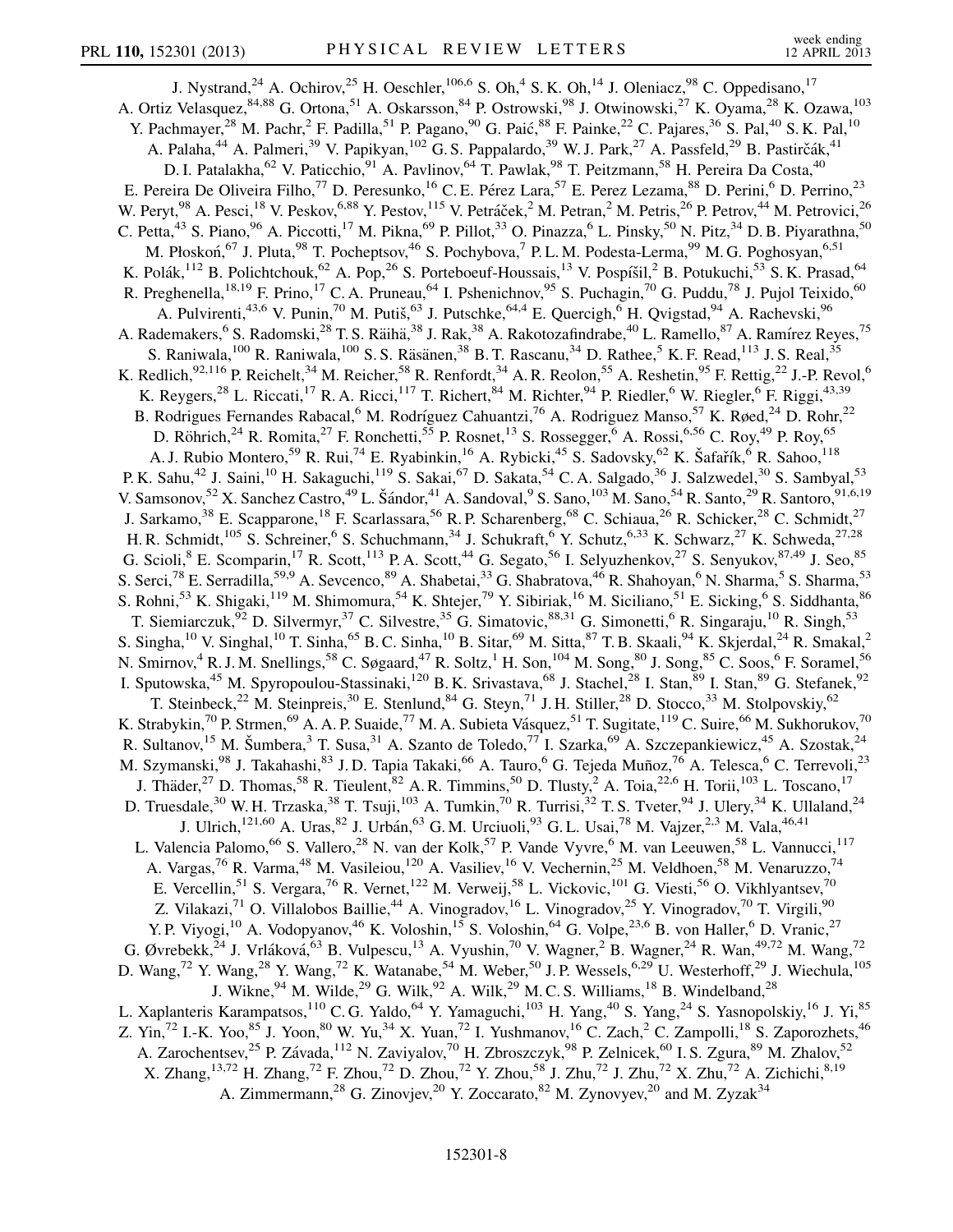(ALICE Collaboration)

 ${}^{1}$ Lawrence Livermore National Laboratory, Livermore, California, USA

<sup>1</sup>Lawrence Livermore National Laboratory, Livermore, California, USA<br><sup>2</sup>Eaculty of Nuclear Sciences and Physical Engineering, Czech Technical University in Prague

Faculty of Nuclear Sciences and Physical Engineering, Czech Technical University in Prague, Prague, Czech Republic<br><sup>3</sup>Nuclear Physics Institute, Academy of Sciences of the Czech Republic *Peč u Prahy Czech Republic*  $\delta$ Nuclear Physics Institute, Academy of Sciences of the Czech Republic, Řež $u$  Prahy, Czech Republic <sup>4</sup>Yale University, New Haven, Connecticut, USA<br><sup>5</sup>Physics Department, Panjab University, Chandigarh, India  ${}^{6}$ European Organization for Nuclear Research (CERN), Geneva, Switzerland <sup>6</sup>European Organization for Nuclear Research (CERN), Geneva, Switzerland<br><sup>7</sup>KEKI Research Institute for Particle and Nuclear Physics, Hungarian Academy of Sciences, E KFKI Research Institute for Particle and Nuclear Physics, Hungarian Academy of Sciences, Budapest, Hungary<br><sup>8</sup>Dinartimento di Fisica dell'Università and Sazione INEN, Bologna, Italy  ${}^{8}$ Dipartimento di Fisica dell'Università and Sezione INFN, Bologna, Italy  ${}^{9}$ Instituto de Física, Universidad Nacional Autónoma de México, Mexico City, Mexico <sup>10</sup>Variable Energy Cyclotron Centre, Kolkata, India<br><sup>11</sup>Department of Physics Aligarh Muslim University, Aligarh, India<br><sup>12</sup>Korea Institute of Science and Technology Information, Daejeon, South Korea<sup>13</sup>Laboratoire de Ph Clermont-Ferrand, France<br><sup>14</sup>Gangneung-Wonju National University, Gangneung, South Korea<br><sup>15</sup>Institute for Theoretical and Experimental Physics, Moscow, Russia<br><sup>16</sup>Russian Research Centre Kurchatov Institute, Moscow, Russi <sup>17</sup>Sezione INFN, Turin, Italy<br><sup>18</sup>Sezione INFN, Bologna, Italy<br><sup>19</sup>Centro Fermi-Centro Studi e Ricerche e Museo Storico della Fisica "Enrico Fermi," Rome, Italy<br><sup>20</sup>Bogolyubov Institute for Theoretical Physics, Kiev, Ukr <sup>25</sup>V. Fock Institute for Physics, St. Petersburg State University, St. Petersburg, Russia<br><sup>26</sup>National Institute for Physics and Nuclear Engineering, Bucharest, Romania <sup>27</sup>Research Division and ExtreMe Matter Institute EMMI, GSI Helmholtzzentrum für Schwerionenforschung, Darmstadt, Germany<br><sup>28</sup>Physikalisches Institut, Ruprecht-Karls-Universität Heidelberg, Heidelberg, Germany<br><sup>29</sup>Instit Institut Polytechnique de Grenoble, Grenoble, France <sup>36</sup>Departamento de Fı´sica de Partı´culas and IGFAE, Universidad de Santiago de Compostela, Santiago de Compostela, Spain <sup>37</sup>Oak Ridge National Laboratory, Oak Ridge, Tennessee, USA <sup>38</sup>Helsinki Institute of Physics (HIP) and University of Jyva¨skyla¨, Jyva¨skyla¨, Finland <sup>39</sup>Sezione INFN, Catania, Italy <sup>40</sup>Commissariat a` l'Energie Atomique, IRFU, Saclay, France <sup>41</sup>Institute of Experimental Physics, Slovak Academy of Sciences, Kosˇice, Slovakia <sup>42</sup>Institute of Physics, Bhubaneswar, India <sup>43</sup>Dipartimento di Fisica e Astronomia dell'Universita` and Sezione INFN, Catania, Italy <sup>44</sup>School of Physics and Astronomy, University of Birmingham, Birmingham, United Kingdom <sup>45</sup>The Henryk Niewodniczanski Institute of Nuclear Physics, Polish Academy of Sciences, Cracow, Poland <sup>46</sup>Joint Institute for Nuclear Research (JINR), Dubna, Russia <sup>47</sup>Niels Bohr Institute, University of Copenhagen, Copenhagen, Denmark <sup>48</sup>Indian Institute of Technology Bombay (IIT), Mumbai, India <sup>49</sup>Institut Pluridisciplinaire Hubert Curien (IPHC), Universite´ de Strasbourg, CNRS-IN2P3, Strasbourg, France <sup>50</sup>University of Houston, Houston, Texas, USA <sup>51</sup>Dipartimento di Fisica Sperimentale dell'Universita` and Sezione INFN, Turin, Italy <sup>52</sup>Petersburg Nuclear Physics Institute, Gatchina, Russia <sup>53</sup>Physics Department, University of Jammu, Jammu, India <sup>54</sup>University of Tsukuba, Tsukuba, Japan <sup>55</sup>Laboratori Nazionali di Frascati, INFN, Frascati, Italy 152301-9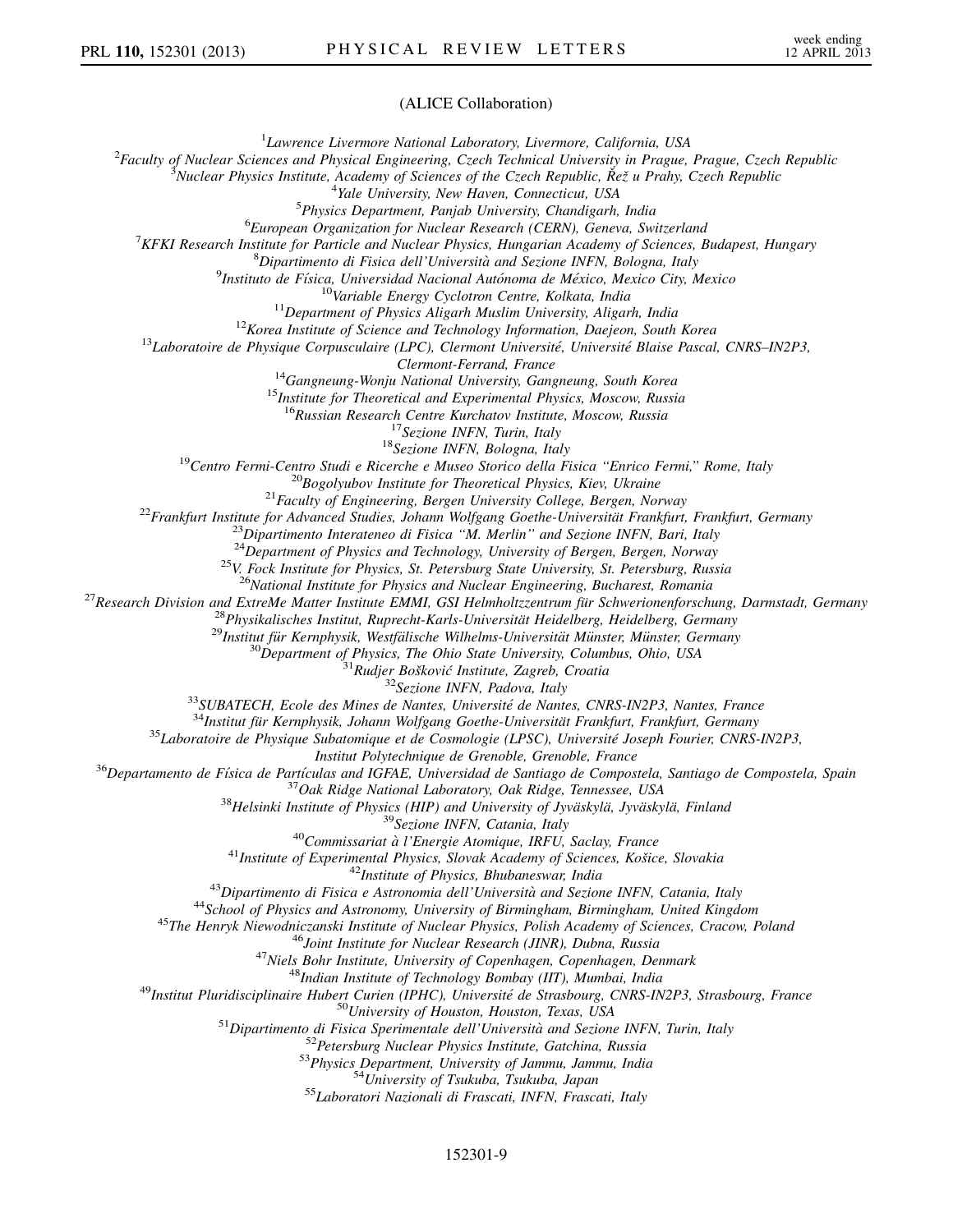<sup>56</sup>Dipartimento di Fisica dell'Università and Sezione INFN, Padova, Italy<br><sup>57</sup>Nikhef, National Institute for Subatomic Physics, Amsterdam, Netherlands<br><sup>58</sup>Nikhef, National Institute for Subatomic Physics and Institute fo <sup>63</sup>Institute for High Energy Physics, Provino, Russia<br>
<sup>63</sup>Institute for High Energy Physics, Provino, Russia<br>
<sup>63</sup>Institute of Science, P.J. Sigitrik University, Koikaca, India<br>
<sup>65</sup>Institut de Physique Medicaire d'Orsc and Gruppo Collegato INFN, Alessandria, Italy<br>
<sup>88</sup>Instituto de Ciencias Nucleares, Universidad Nacional Autónoma de México, Mexico City, Mexico<br>
<sup>90</sup>Dipartimento di Fisica "E.R. Caianiello" dell'Università and Gruppo Col <sup>101</sup>Technical University of Split FESB, Split, Croatia<br><sup>102</sup>Yerevan Physics Institute, Yerevan, Armenia<br><sup>103</sup>University of Tokyo, Tokyo, Japan<br><sup>104</sup>Department of Physics, Sejong University, Seoul, South Korea<br><sup>105</sup>Eberha <sup>106</sup>Institut für Kernphysik, Technische Universität Darmstadt, Darmstadt, Germany<br><sup>107</sup>Yildiz Technical University, Istanbul, Turkey<br><sup>108</sup>Zentrum für Technologietransfer und Telekommunikation (ZIT), Fachhochschule Worms,